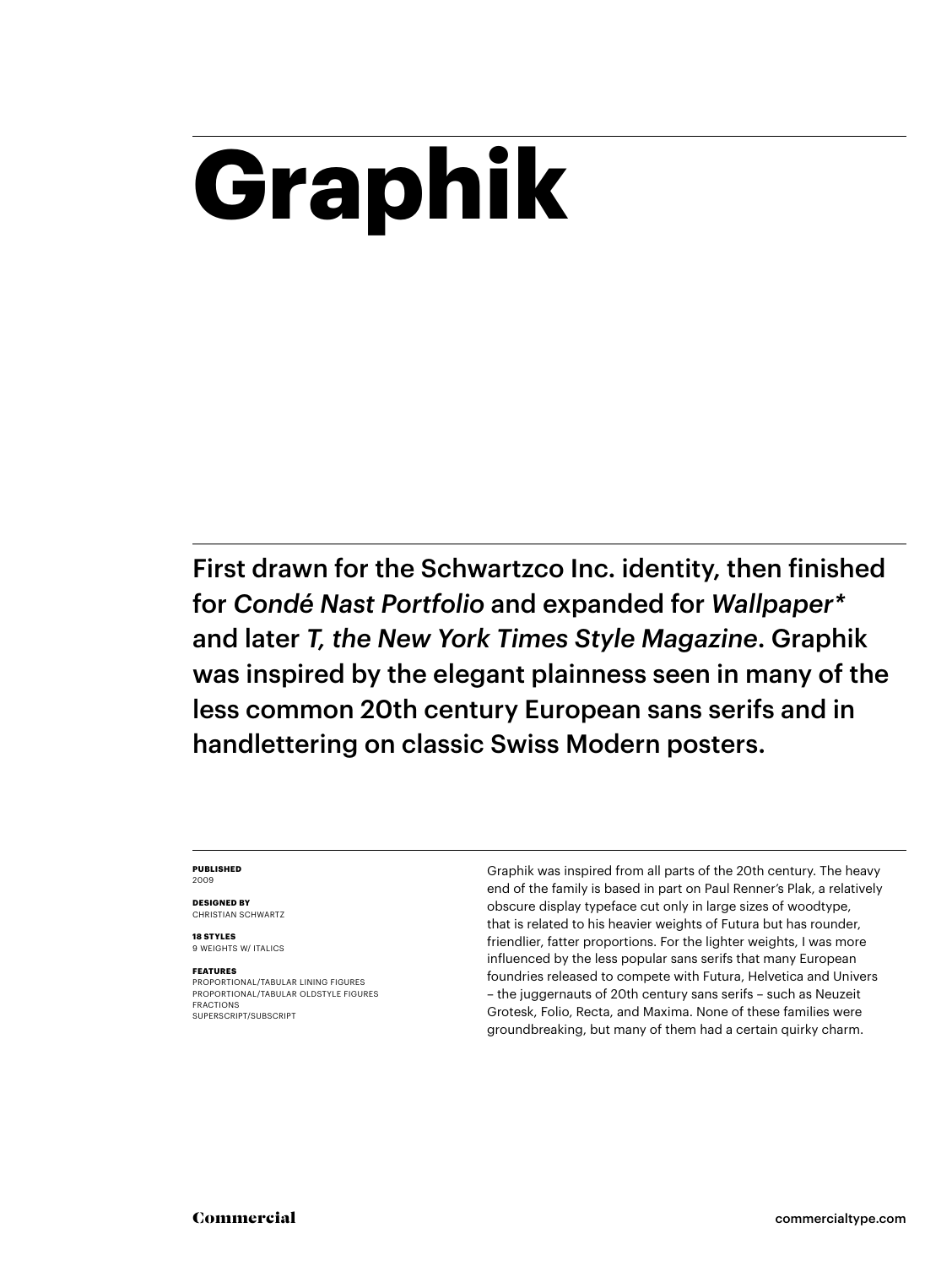Graphik Thin *Graphik Thin Italic* Graphik Extralight *Graphik Extralight Italic* Graphik Light *Graphik Light Italic* Graphik Regular *Graphik Regular Italic* Graphik Medium *Graphik Medium Italic* **Graphik Semibold** *Graphik Semibold Italic* **Graphik Bold** *Graphik Bold Italic* Graphik Black *Graphik Black Italic* Graphik Super *Graphik Super Italic*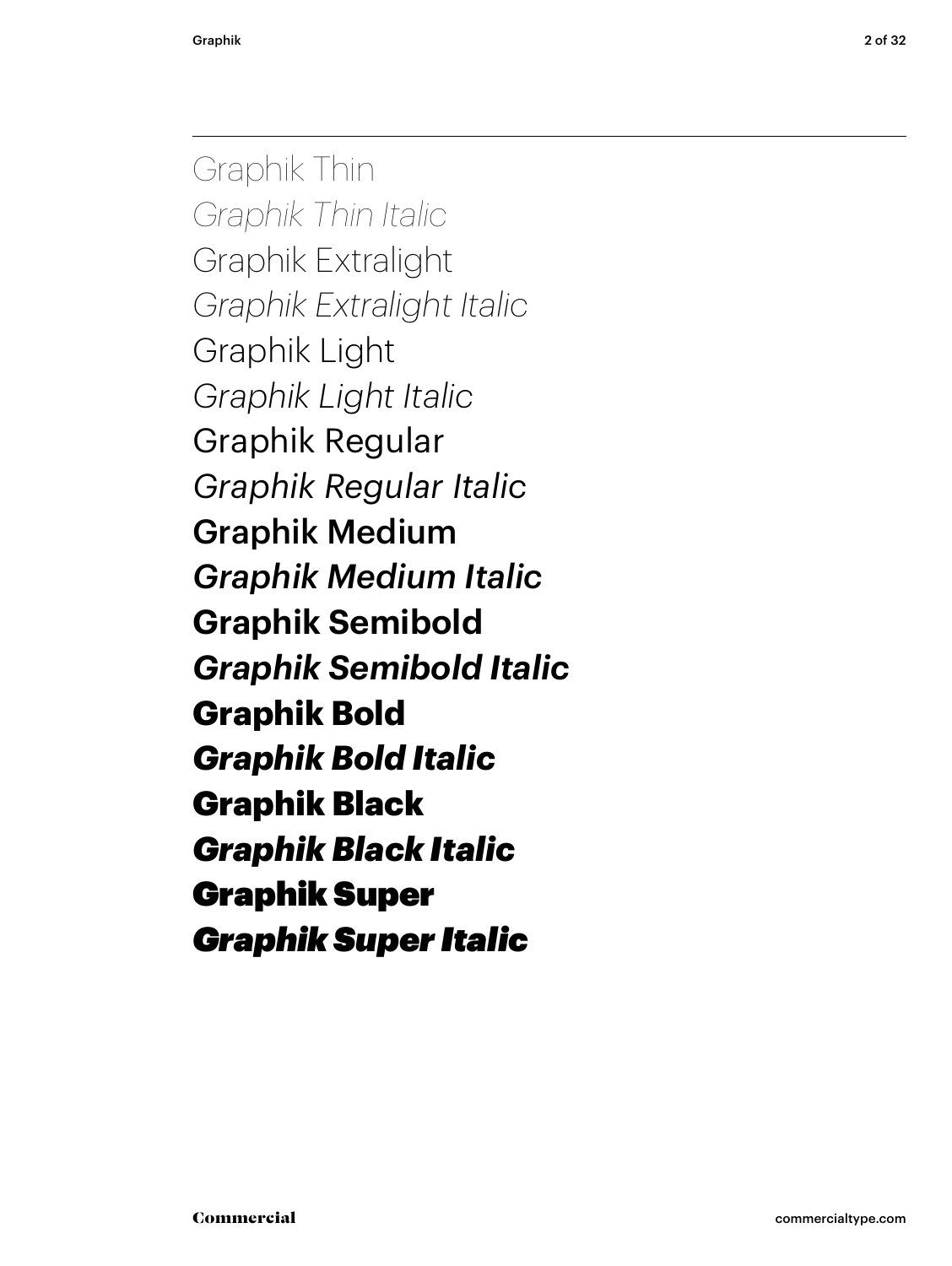

GRAPHIK THIN, 70 PT

# *CONSTITUTE Functionalism*

GRAPHIK THIN ITALIC, 70 PT

## $O(\vec{C})$ Maamerkkinä GRAPHIK REGULAR, 70 PT

*AUTHORIZES Commerciële*

GRAPHIK REGULAR ITALIC, 70 PT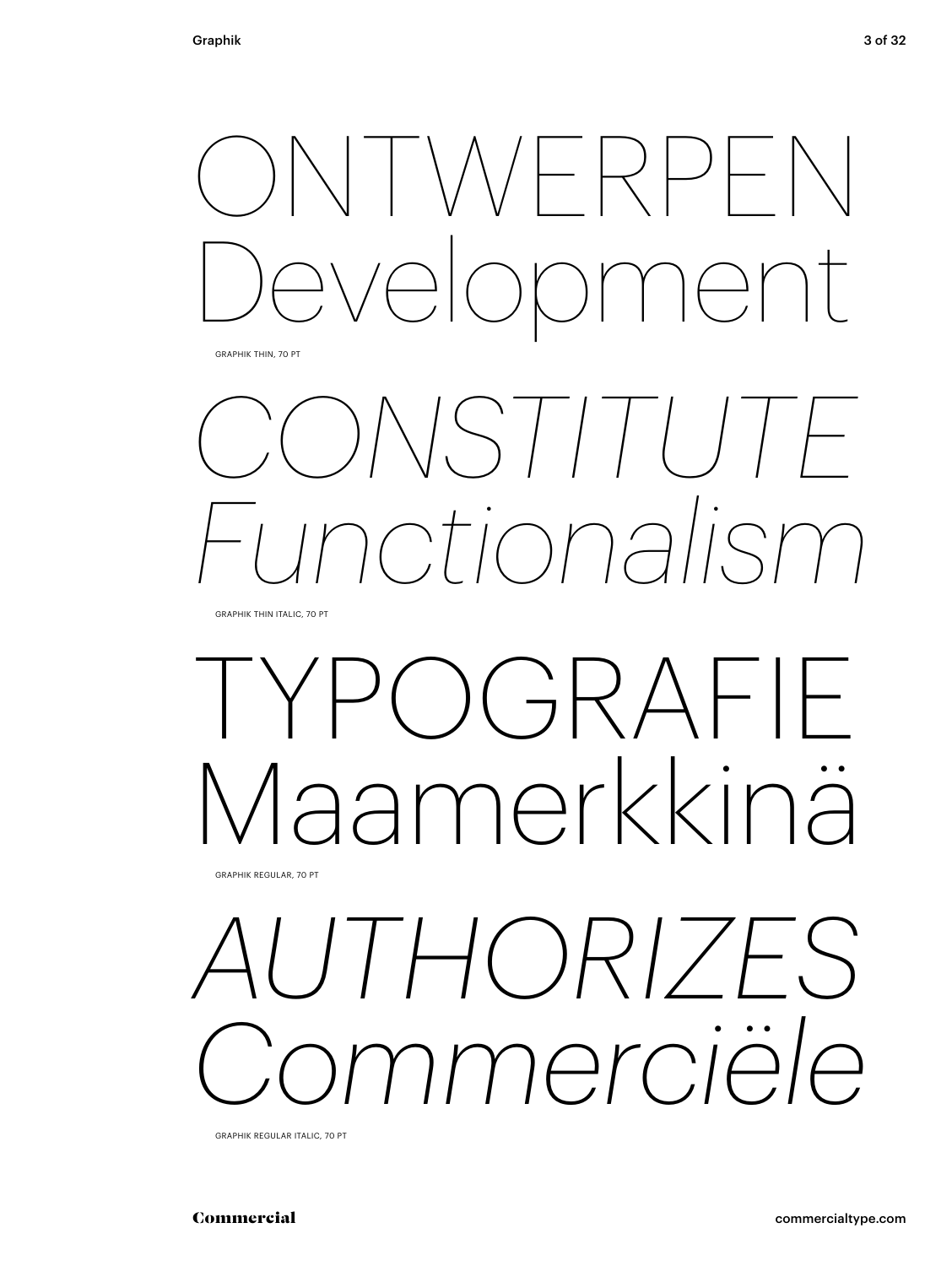# ARCHITECTS Dunaújvárosi

GRAPHIK THIN, 70 PT [ALTERNATE a]

# *SATURATION Pracovitějším*

GRAPHIK THIN ITALIC, 70 PT

## IDEOLOGIES Motorického GRAPHIK REGULAR, 70 PT

*KUNSTWERK Wernigerode*

GRAPHIK REGULAR ITALIC, 70 PT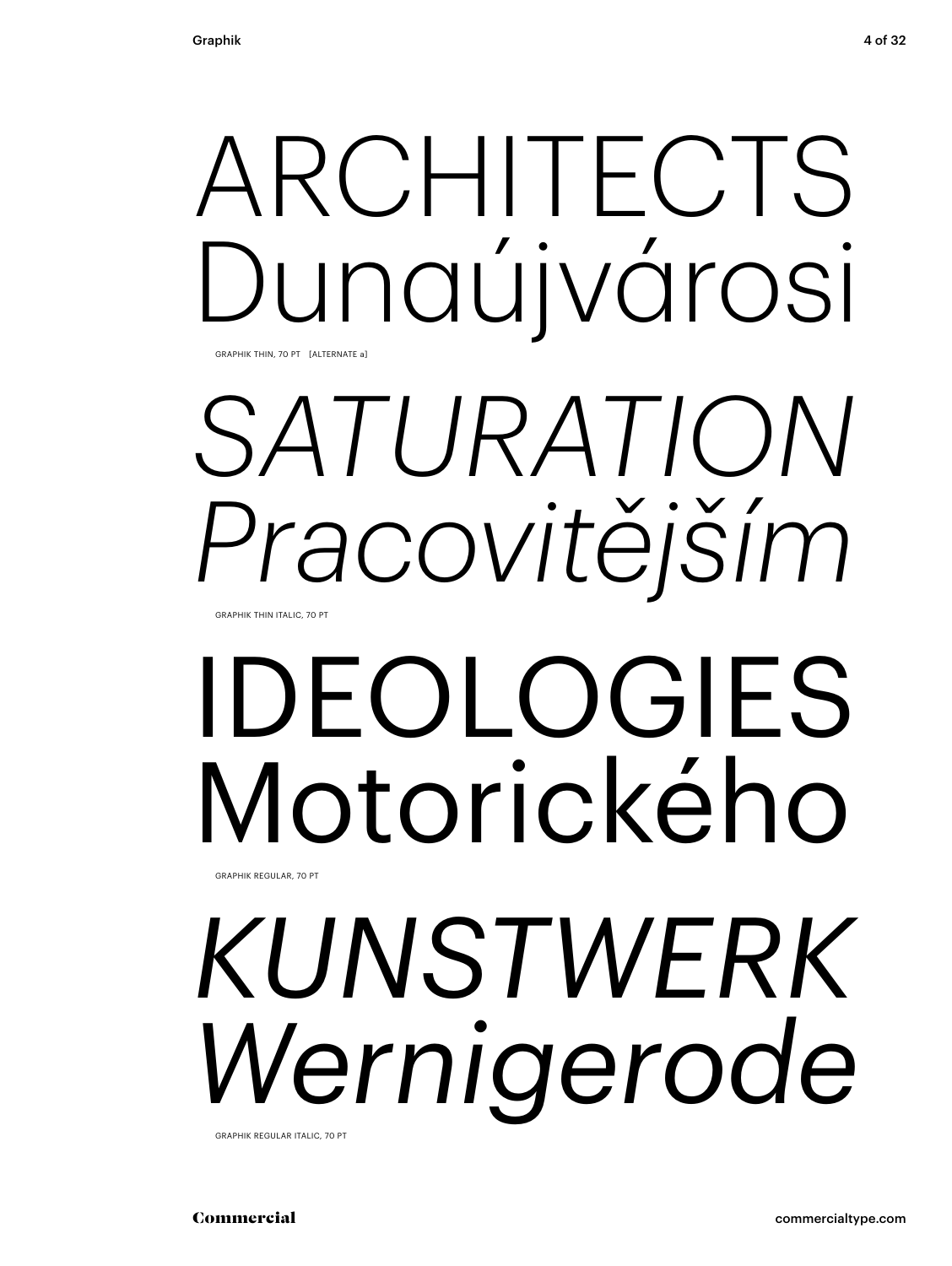## MAKAKUPIA Požiadavkou GRAPHIK MEDIUM, 70 PT

## *AUTOMATIC Hamburgers* GRAPHIK MEDIUM ITALIC, 70 PT

## **GRAFISCHE Historischer** GRAPHIK SEMIBOLD, 70 PT

*DOCUMENT Foundations*

GRAPHIK SEMIBOLD ITALIC, 70 PT [ALTERNATE t]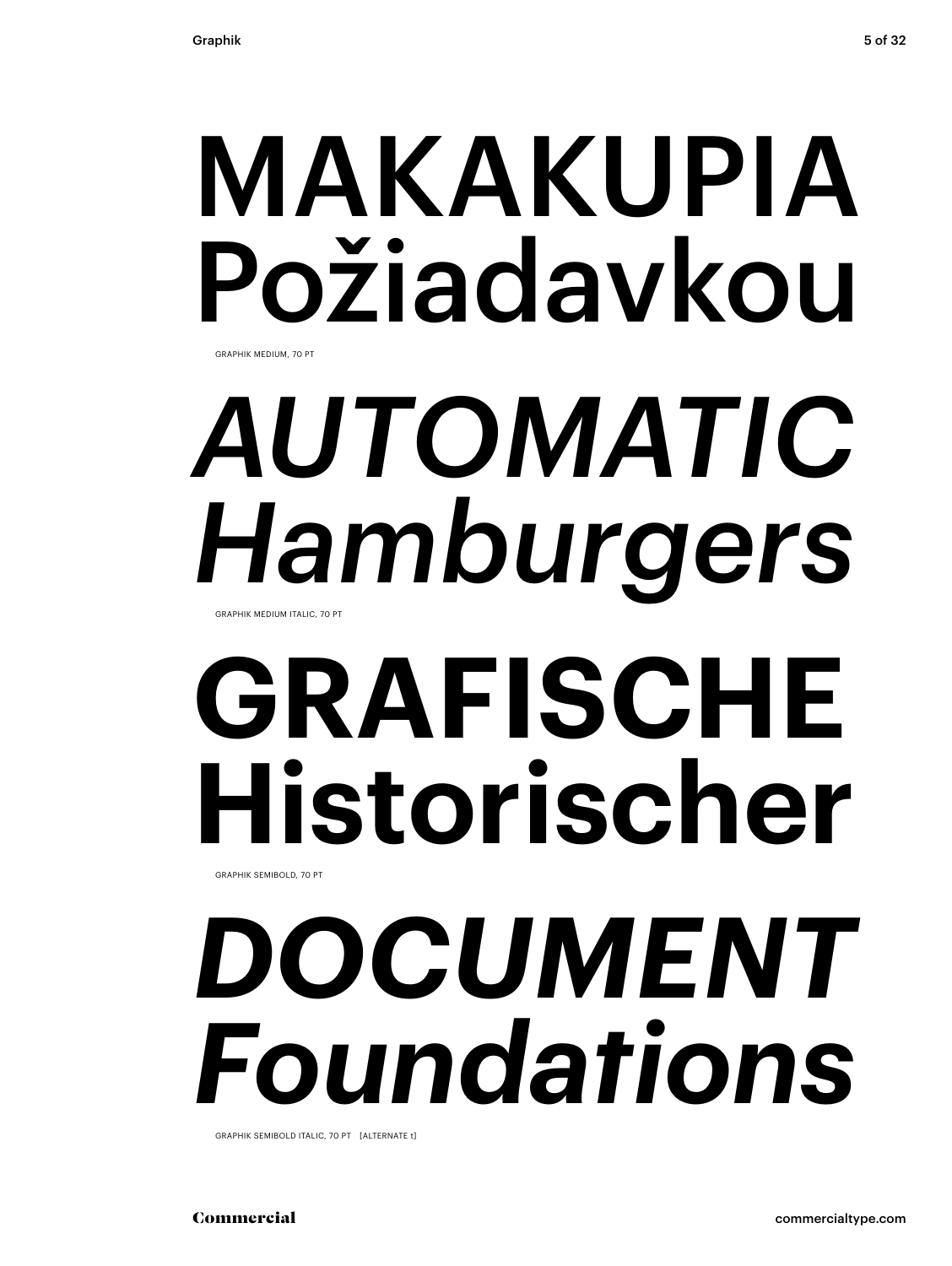## LONDONER Architekten GRAPHIK BLACK, 70 PT

# *SCHRIFTEN Zwitserland*

GRAPHIK BLACK ITALIC, 70 PT

# SUÐURNES Praktischer

GRAPHIK SUPER, 70 PT [ALTERNATE a t]

# *ARTIFACTS Revolutions*

GRAPHIK SUPER ITALIC, 70 PT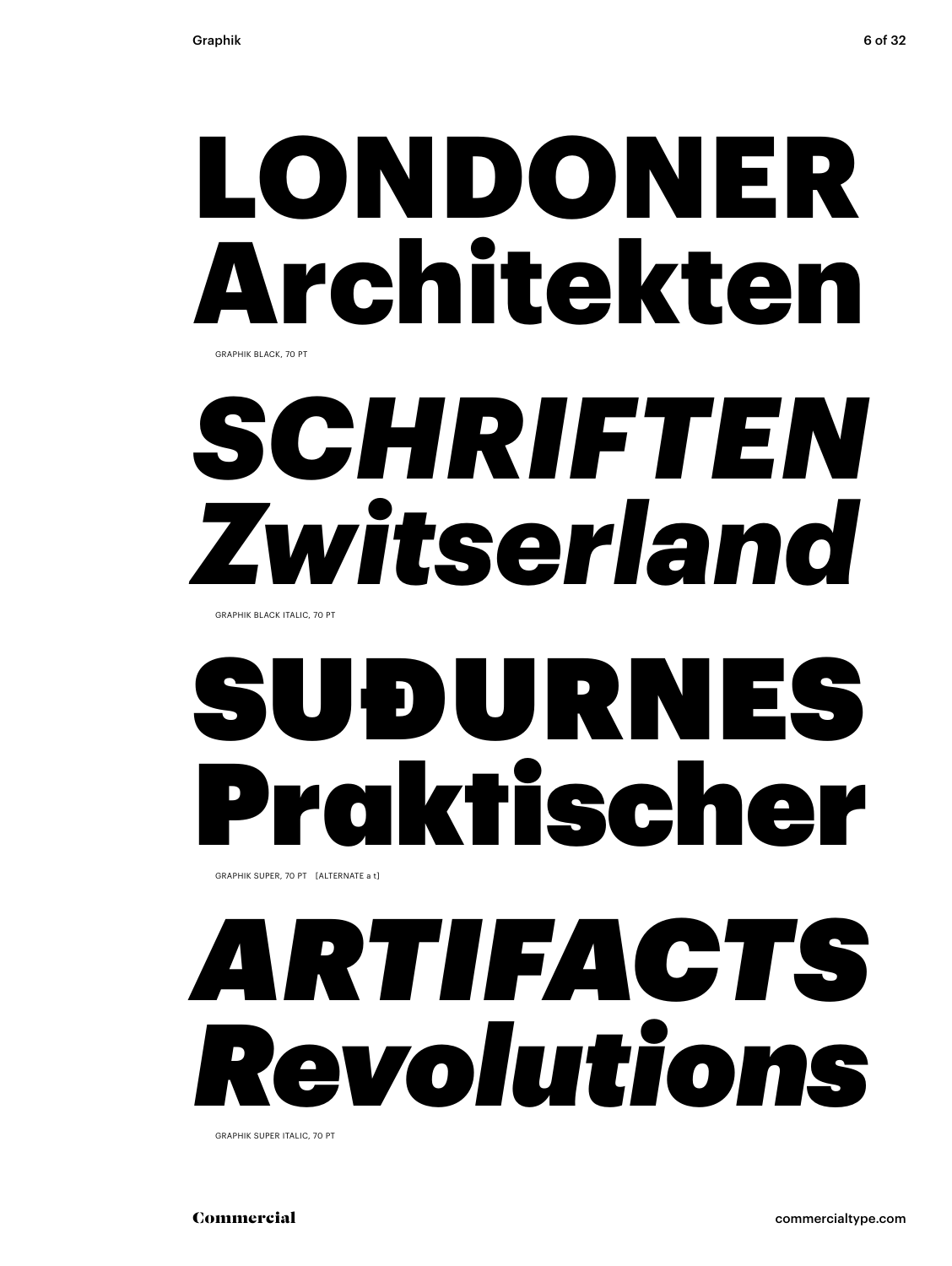## BUCOVINA Economical GRAPHIK SUPER, 70 PT

# *ARTIFACTS Frankfurter*

GRAPHIK SUPER ITALIC, 70 PT [ALTERNATE a t]

### TARASCON Broadsheet GRAPHIK SUPER, 70 PT

# *LUMINOSO Conduction*

GRAPHIK SUPER ITALIC, 70 PT

Commercial commercialtype.com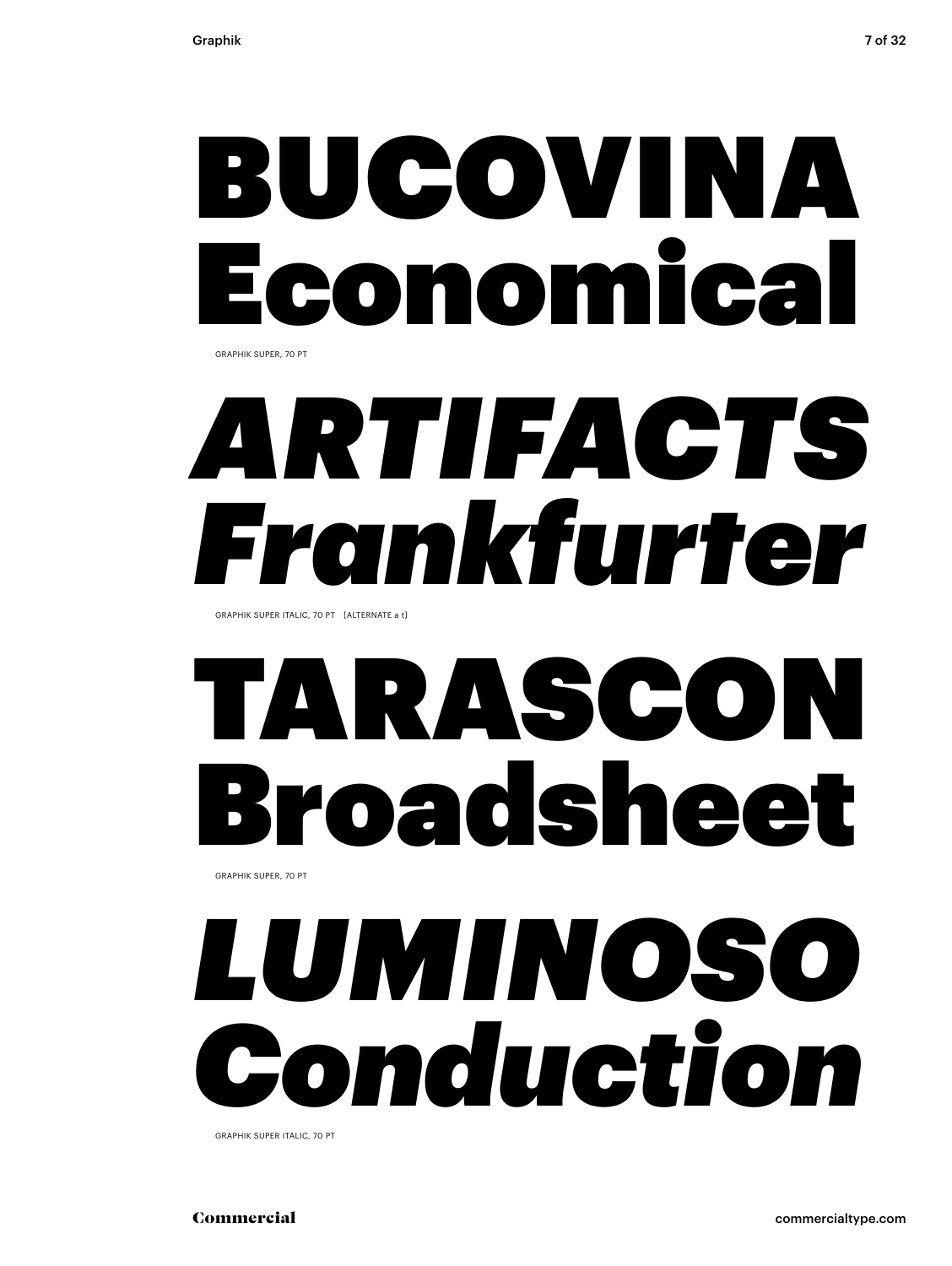Województwo podlaskie BISHOPRIC OF BÉZIERS *The political foundations*

THIN, THIN ITALIC, 40 PT [ALTERNAT

Essentially independent NORÐURLAND VESTRA *Saint-Guilhem-le-Désert*

GRAPHIK EXTRALIGHT, EXTRALIGHT ITALIC, 40 PT

Over 1478 departments POST-IMPRESSIONISTS *Regional administration*

GRAPHIK LIGHT, LIGHT ITALIC, 40 PT

### Historical architecture İÇ ANADOLU BÖLGESİ *Situationist Interaction*

GRAPHIK REGULAR, REGULAR ITALIC, 40 PT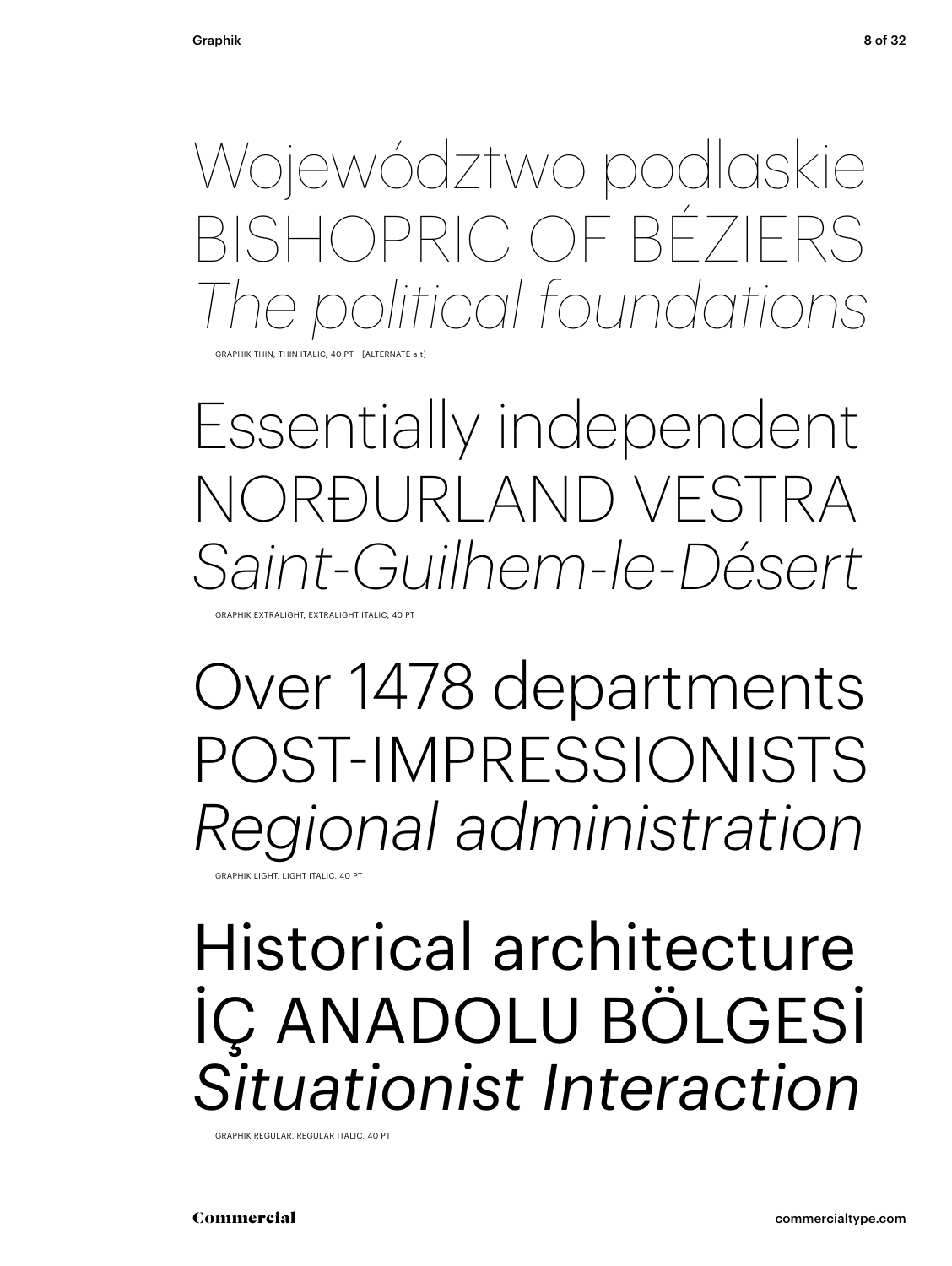### Norður-Ísafjarðarsýsla CORNELIUS DREBBEL *Basarabia, Maramureș*

GRAPHIK MEDIUM, MEDIUM ITALIC, 40 PT

### **Niederkirchnerstraße ROSALIND FRANKLIN**  *Traditional ingredient*

GRAPHIK SEMIBOLD, SEMIBOLD ITALIC, 40 PT [ALTERNATE a t ß]

### **Robert Oppenheimer CONCERTO GROSSO** *Andrés Quintana Roo*

GRAPHIK BOLD, BOLD ITALIC, 40 PT

### 68,923 people reside POLYCHORAL STYLE *Treaty of Ferhat Paşa*

GRAPHIK BLACK, BLACK ITALIC, 40 PT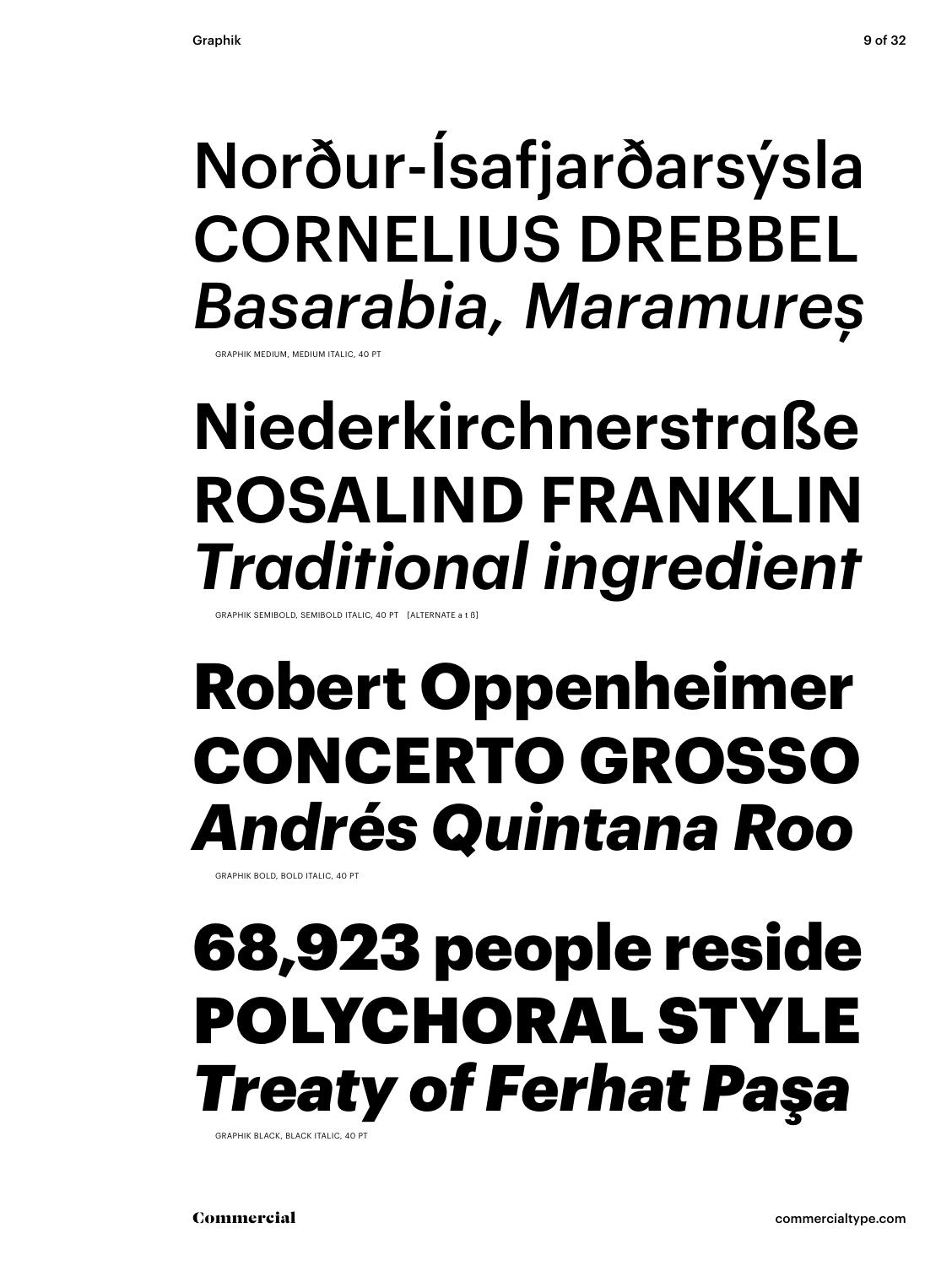### Klangfarbenmelodie WHAKAHINAPŌURI Chromolithographer

GRAPHIK SUPER, 40 PT [ALTERNATE a t]

### *Physiopathologically AFFECTUEUSEMENT Samanmääräisyyden*

GRAPHIK SUPER ITALIC, 40 PT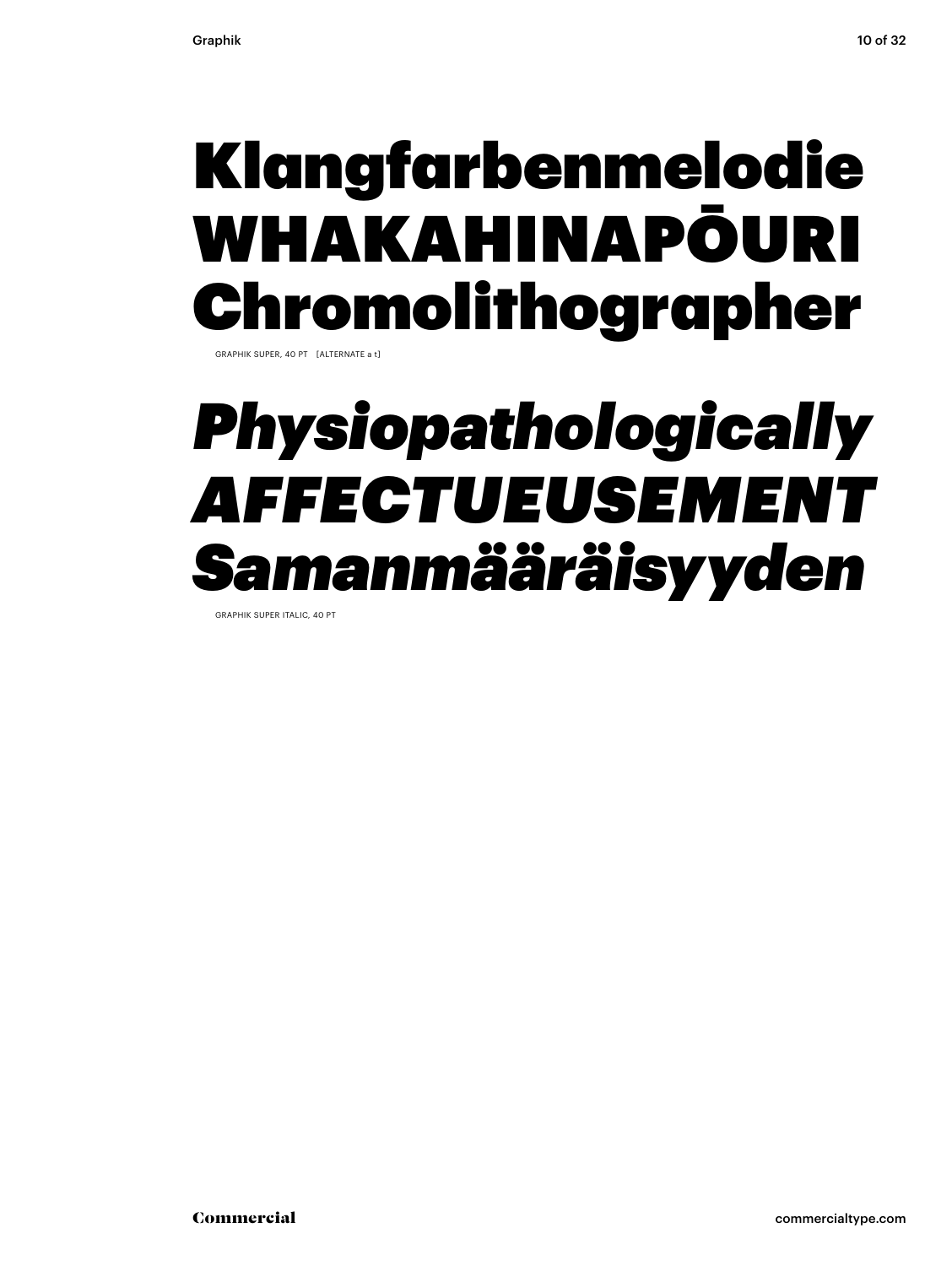Appenzell Rhodes-Intérieures, Schwytz GREATER MANCHESTER URBAN AREA *The 25% increase of synthetic materials*

GRAPHIK THIN, THIN ITALIC, 2

The reconquest of the Western States HÓDMEZŐVÁSÁRHELYI, MÓRAHALMI *Norður-Þingeyjarsýsla, Gullbringusýsla* GRAPHIK EXTRALIGHT, EXTRALIGHT ITALIC, 24 PT [ALTERNATE a t]

The area has a population of 243,056 DE BAARSJES, CENTRUM, OUD-ZUID *Bauhaus origin and early organization*

GRAPHIK LIGHT, LIGHT ITALIC, 24 PT

The earliest historical reference was WALTER ADOLPH GEORG GROPIUS *Heinrich Hubert Maria Josef Houben*

GRAPHIK REGULAR, REGULAR ITALIC, 24 PT

### Uden Bornholms Regionskommune EXPERIMENTELE GROEP HOLLAND *Enseignement supérieur et grandes*

GRAPHIK MEDIUM, MEDIUM ITALIC, 24 PT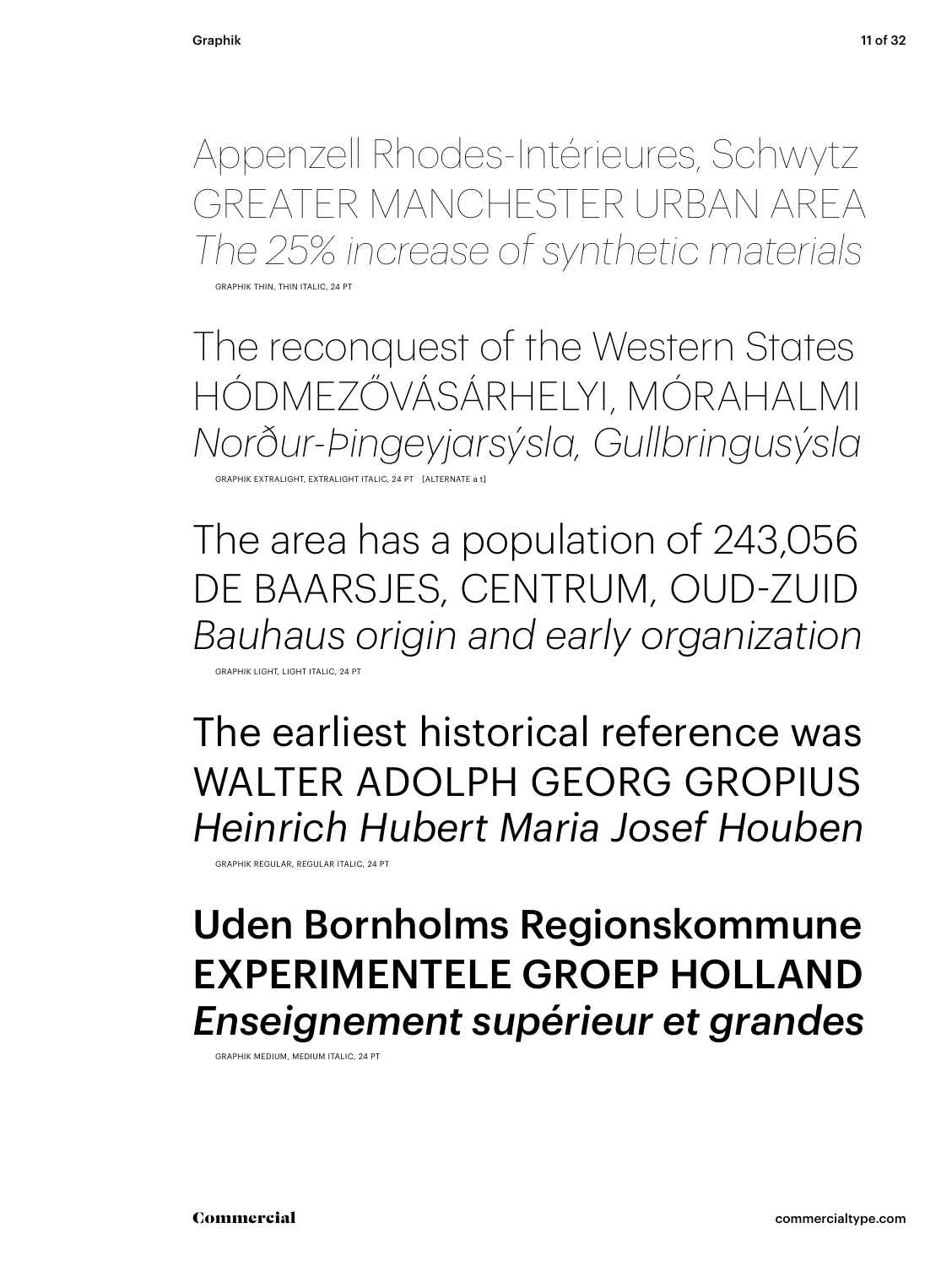### **238 artists exhibit work in biennale REGIÓN DE ARICA Y PARINACOTA** *Sprachgeschichte und Lautwandel*

PHIK SEMIBOLD, SEMIBOLD ITALIC, 24 PT [ALTERNATE a

### **Moved to Middlesbrough, England GÜNEYDOĞU ANADOLU BÖLGESİ** *The South East Dorset conurbation*

GRAPHIK BOLD, BOLD ITALIC, 24 PT

### Región Metropolitana de Santiago DERBYSHIRE, WORCESTERSHIRE *Groenvoorzieningen vormen 11.5%*

GRAPHIK BLACK, BLACK ITALIC, 24 PT

### Established as a township in 1839 CYRIL NORMAN HINSHELWOOD Diminuendo poi subito fortissimo

GRAPHIK SUPER, 24 PT

### *Origins in the eighteenth century DECLINE AND DISINTEGRATION Snæfellsnes-og Hnappadalssýsla*

GRAPHIK SUPER ITALIC, 24 PT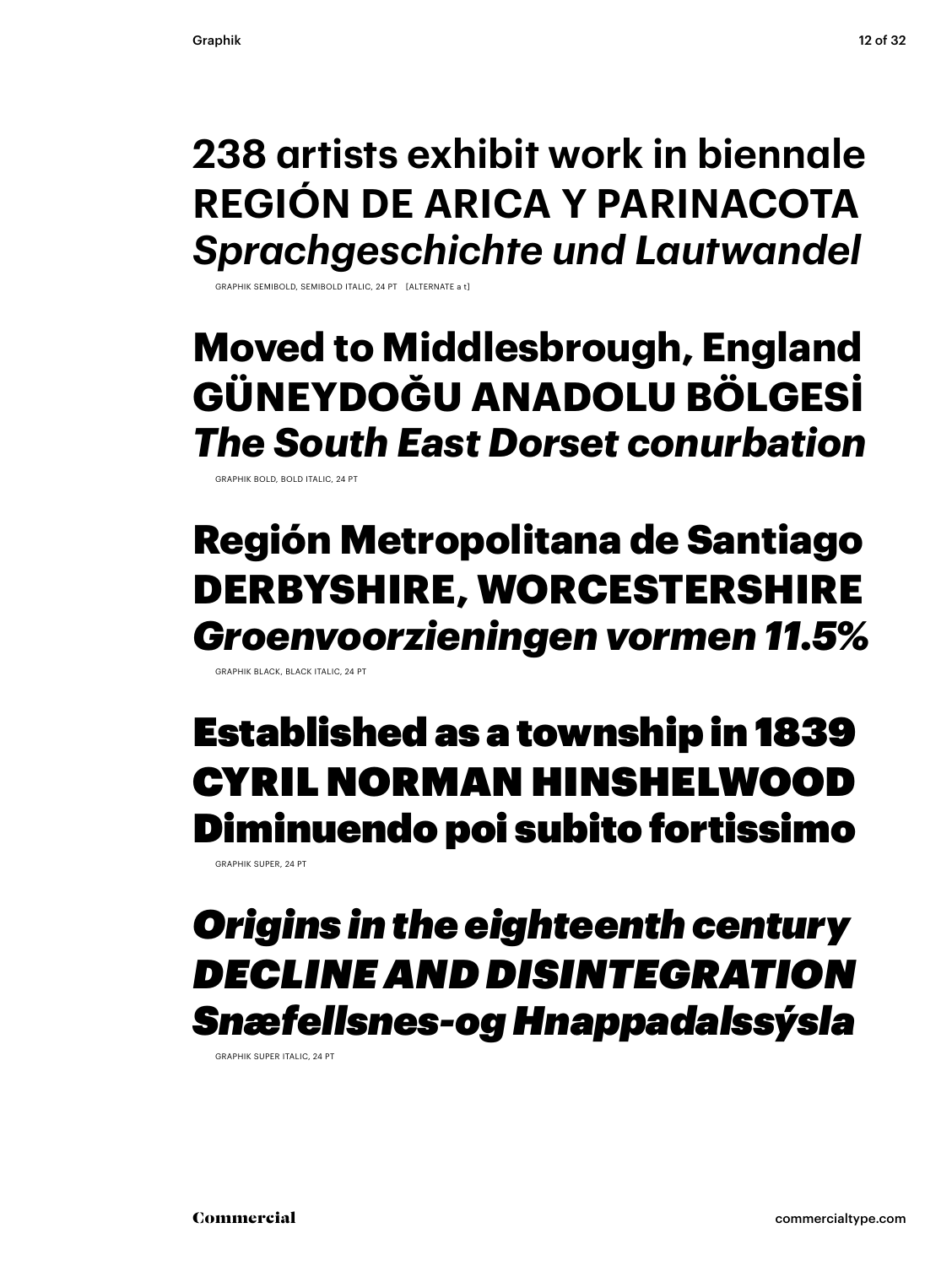REGION MIDTJYLLAND MED CENTRALFORVALTNING Bekannte Schriftgießereien im deutschen Sprachraum *POSIZIONE DELL'ITALIANO TRA LE LINGUE EUROPEE Ég gat ekki skorast undan því með öllu, en reyndi þó að*

GRAPHIK THIN, THIN ITALIC, 18 PT

ARCHITECTURE OF THE BAUHAUS FROM 1919 – 1927 Limba română vorbită în nordul Dunării, în România și *HENRY IV GRANTED THE EDICT OF NANTES IN 1598 Wie, kiedy zza którego węgła wyjrzy w dzień pogodny*

GRAPHIK EXTRALIGHT, EXTRALIGHT ITALIC, 18 PT

REPORT ON THE CONSTRUCTION OF SITUATIONS Suprafaţa totală a României interbelice: 294.967 km² *1937: THE GROPIUS HOUSE WAS BUILT IN LINCOLN Autoroute A11 continue vers Le Mans, Paris et Nantes*

GRAPHIK LIGHT, LIGHT ITALIC, 18 PT

AMERICAN COLONIAL ARCHITECTURE 1720–1780 In 2005, her first solo exhibition was in Vancouver *NORTH WEST LEICESTERSHIRE AND RUNNYMEDE O papel da Madeira na época dos descobrimentos*

GRAPHIK REGULAR, REGULAR ITALIC, 18 PT

THE GROUP TRAVELED THROUGHOUT ARMENIA Scandinavian Institute of Comparative Vandalism *PRESENTS ITSELF AS AN INACCESSIBLE REALITY Mylly oli kerran maalattu helakanpunaiseksi, siivet*

GRAPHIK MEDIUM, MEDIUM ITALIC, 18 PT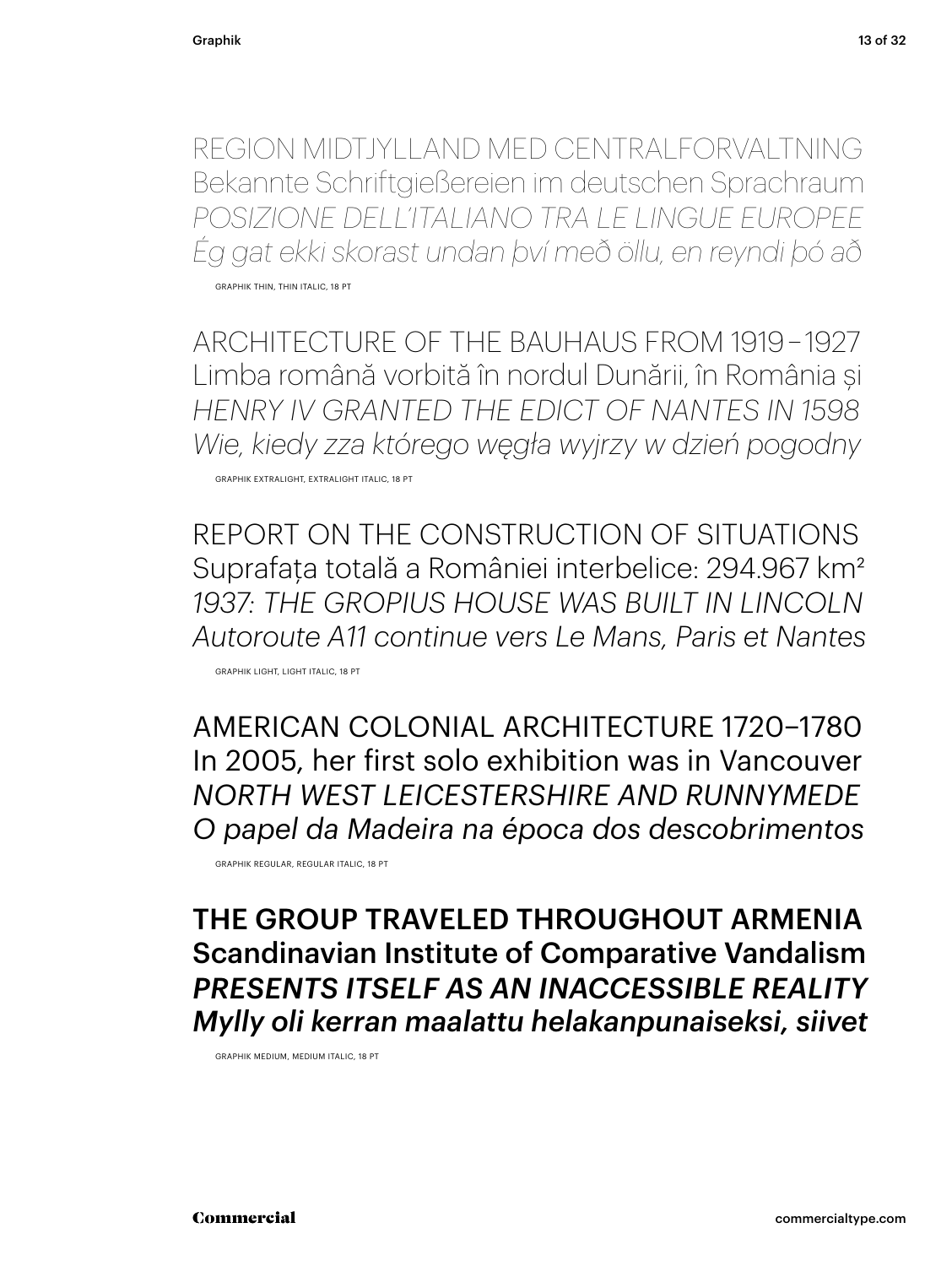**SEE HVORLEDES HAN SEER UD OG JEG SEER UD Heildaríbúafjöldi svæðisins er rúmlega 1.170.500** *POZNATA JE ODAVNA, ALI VAZDA ISTINITA ONA Politique de la Suisse envers l'Union européenne*

GRAPHIK SEMIBOLD, SEMIBOLD ITALIC, 18 PT

### **DEBUTS NEW ORCHESTRATED PERFORMANCE A rejection of an art separated from the political** *ALS SCHRIFTGIESSEREI BEZEICHNET MAN DIE Commentaires sur la société du spectacle, 1988*

GRAPHIK BOLD, BOLD ITALIC, 18 PT

ARGENTINIAN ARTISTS IN THE 19TH CENTURY Al cap d'algun temps potser t'acudeixi a la ment *HELSINGIN SUURIMPIA URHEILUSEUROJA ON Grandeur et décadence d'un petit commerce de*

GRAPHIK BLACK, BLACK ITALIC, 18 PT [ALTERNATE a]

BUT THE SPECTACLE IS NOT THE INEVITABLE The spectacle is the ruling apparatus of society THE DISCREET CHARM OF THE BOURGEOISIE Frauen am Rande des Nervenzusammenbruchs

GRAPHIK SUPER, 18 PT

*MONOGRAPH OF THE BIBLIOTHÈQUE COBRA Influences from the constructivists and earlier PRIVATPRAKTISERENDE OG SPECIALLÆGER The general separation of worker and products*

GRAPHIK SUPER ITALIC, 18 PT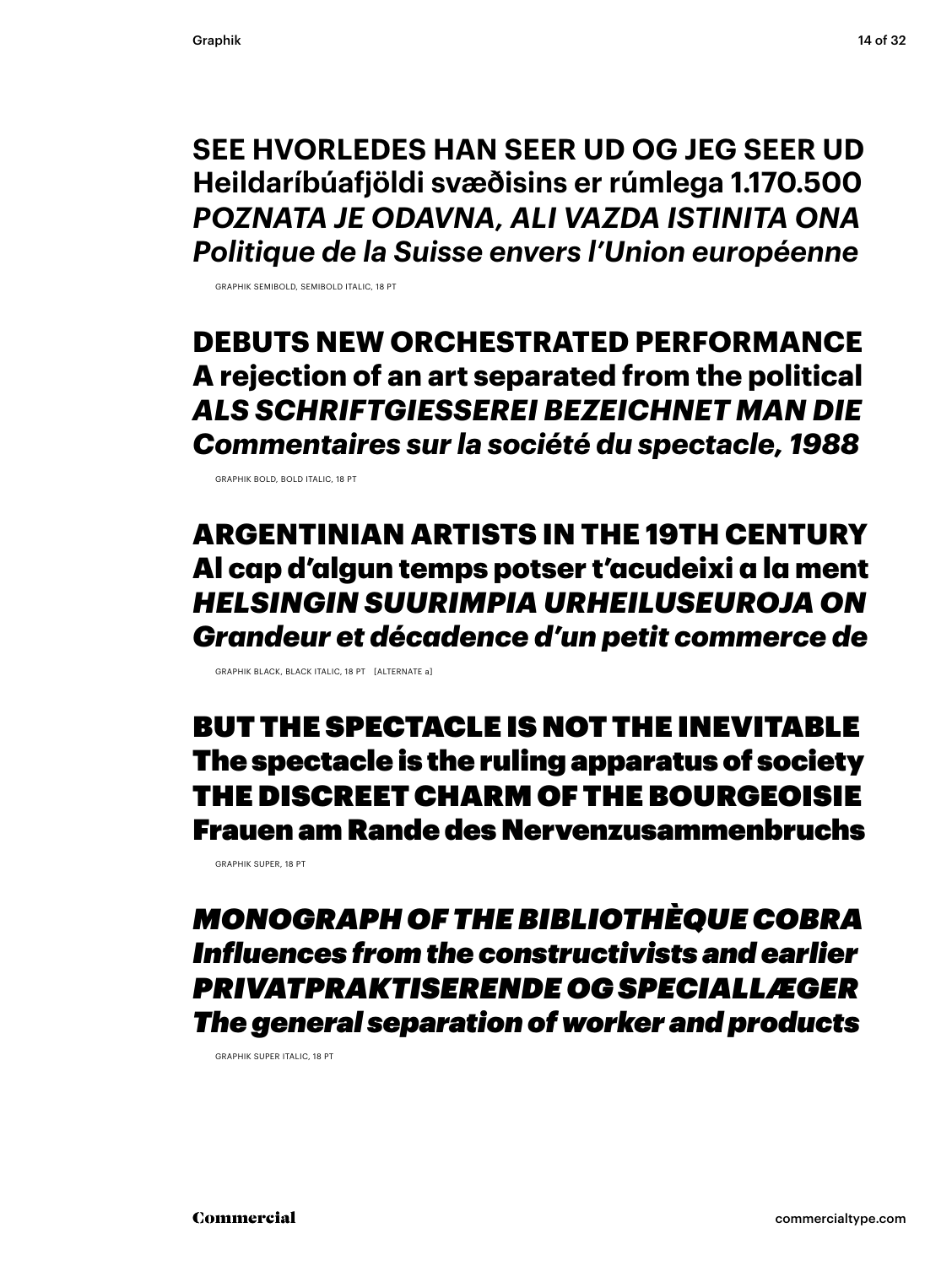1916: the Society of Independent Artists was established in New York THE HISTORY WHICH IS PRESENT IN ALL THE DEPTHS OF SOCIETY *23.4% of Midi-Pyrénées is Languedoc: eastern half of Haute-Garonne* GRAPHIK EXTRALIGHT, EXTRALIGHT ITALIC, 14 PT

A Região de Lisboa e Vale do Tejo é uma antiga região portuguesa THE GRADUAL TRANSITION FROM NOMADISM TO AGRICULTURE *I whakatūhia Te Rōpū Whakamana i Te Tiriti o Waitangi, i te marama* GRAPHIK LIGHT, LIGHT ITALIC, 14 PT

Efnahagur þjóðarinnar byggir enn að talsverðu leyti á fiskveiðum TİLDEN DAHA KÜÇÜK İDARİ BİRİMLERE İLÇE ADI VERİLİR. HER İL *Regional udvikling inden for Natur og miljø, uddannelse og kultur* GRAPHIK REGULAR, REGULAR ITALIC, 14 PT

Distincţia dintre dialect și limbă este un subiect controversat în SOCIAL APPROPRIATION OF TIME, THE PRODUCTION OF MAN *Vladimir Vasilyevich Markovnikov was born in Nizhny Novgorod* GRAPHIK MEDIUM, MEDIUM ITALIC, 14 PT

**Reasoning about history is inseparably reasoning about power DIFFUSIONE NEL MEDITERRANEO E NELL'AFRICA ORIENTALE** *By 1559, the Peace of Cateau Cambrésis ended the Italian Wars*

GRAPHIK SEMIBOLD, SEMIBOLD ITALIC, 14 PT

**În timp ce limba română prezintă toate însușirile unei limbi de INTERNATIONAL MOVEMENT FOR AN IMAGINIST BAUHAUS**  *Asemakaavan mukaan Helsinki jakaantuu 59 kaupunginosaan*

GRAPHIK BOLD, BOLD ITALIC, 14 PT

Mest útgerð og fiskvinnsla er í Grindavík, sem byggir afkomu THE MYSTIFICATION OF JORN'S FICTITIOUS RESIGNATION *Angers, préfecture de Maine-et-Loire, est l'ancienne capitale*

GRAPHIK BLACK, BLACK ITALIC, 14 PT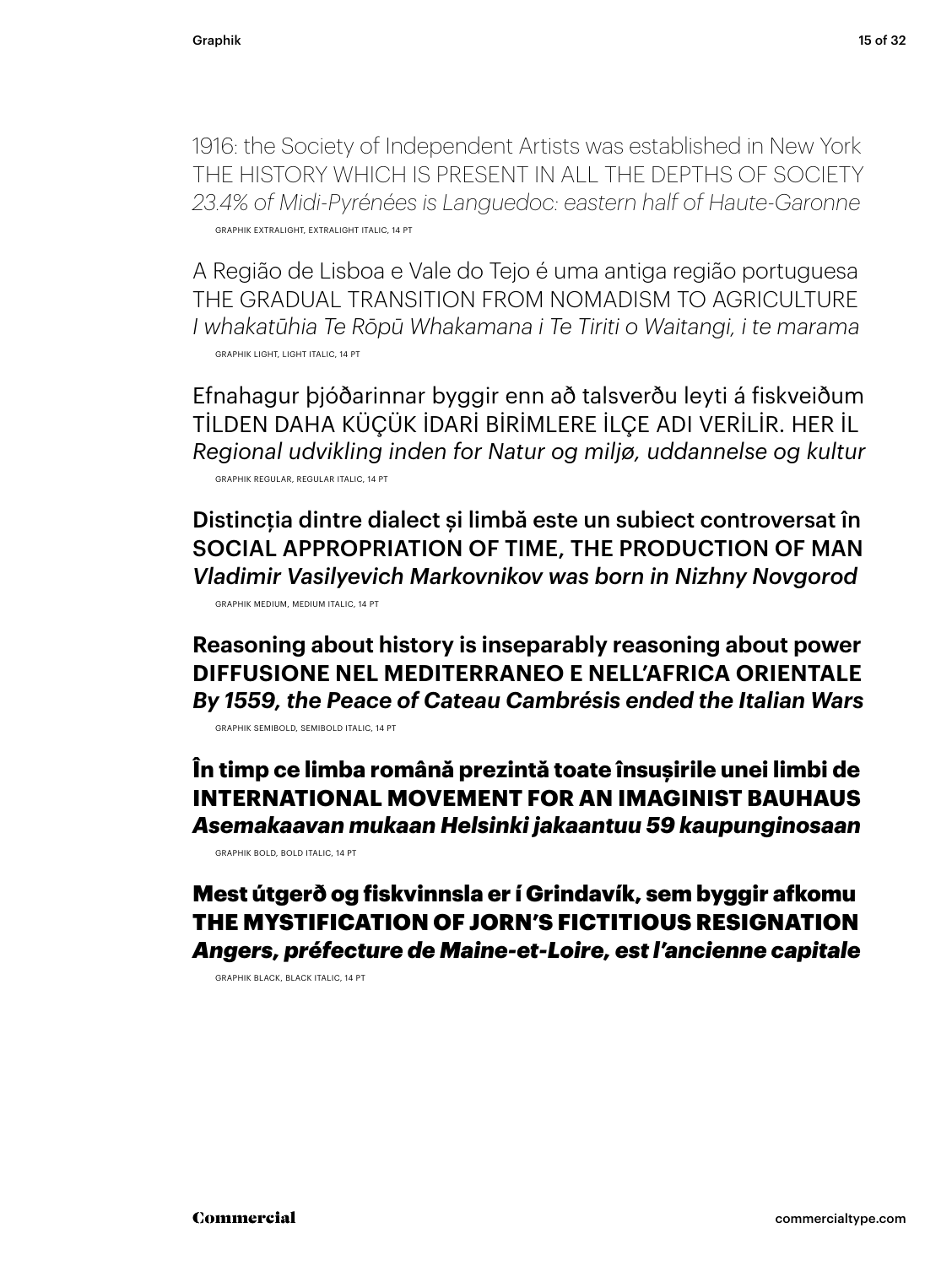Bildungsverbandes GRAPHIK EXTRALIGHT, 50 PT GRAPHIK THIN, 50 F shinaabemowin Chromolithograph GRAPHIK REGULAR , 50 PT GRAPHIK LIGHT, 50 P ebensauffassung Menneskehedens **GRAPHIK SEMIBOLD, 50 PT** GRAPHIK MEDIUM, 50 PT **Sebauvedomenia Monochromatics** GRAPHIK BLACK, 50 PT GRAPHIK BOLD, 50 PT ticlimactical **Maastrichtenaa**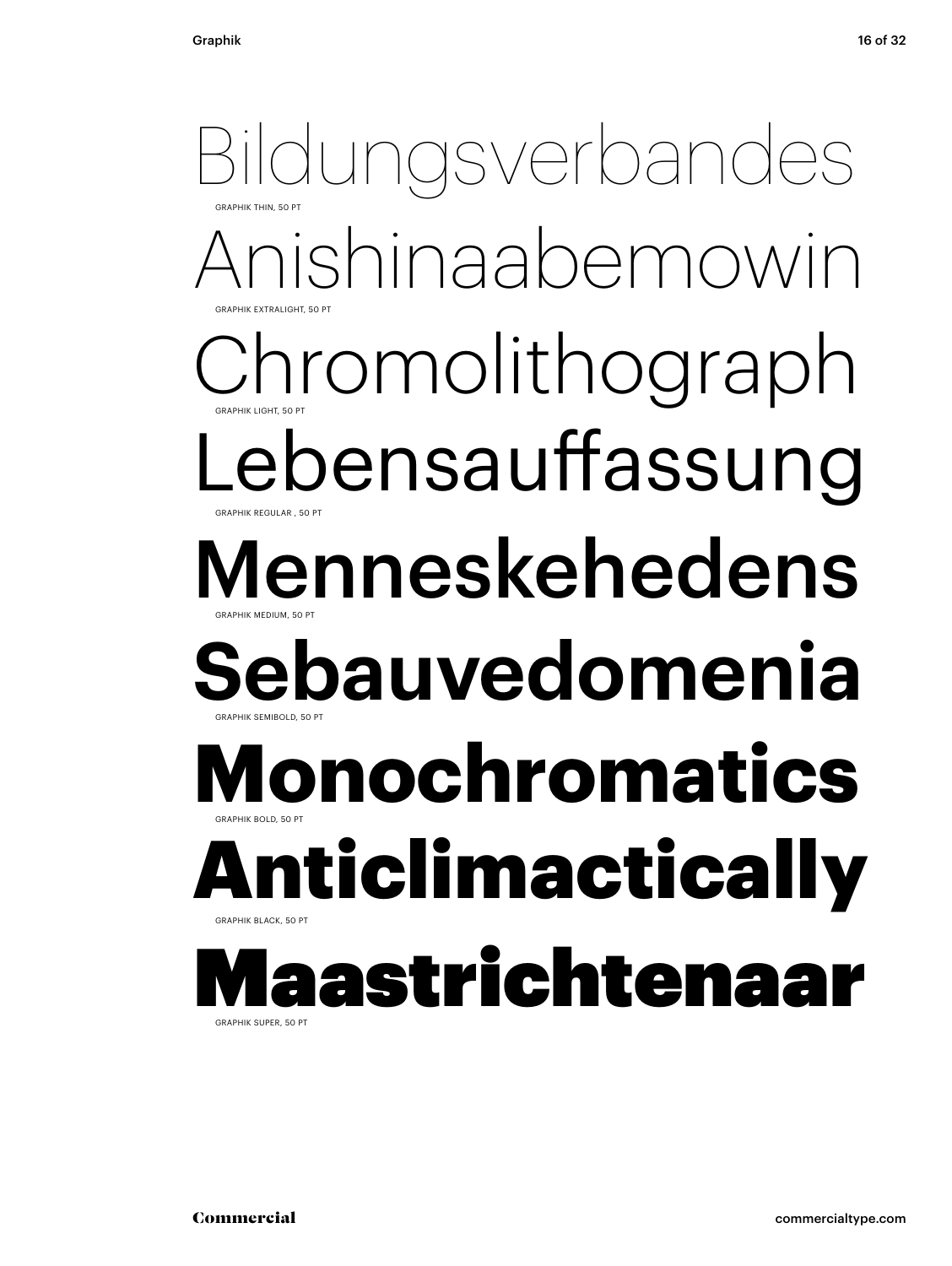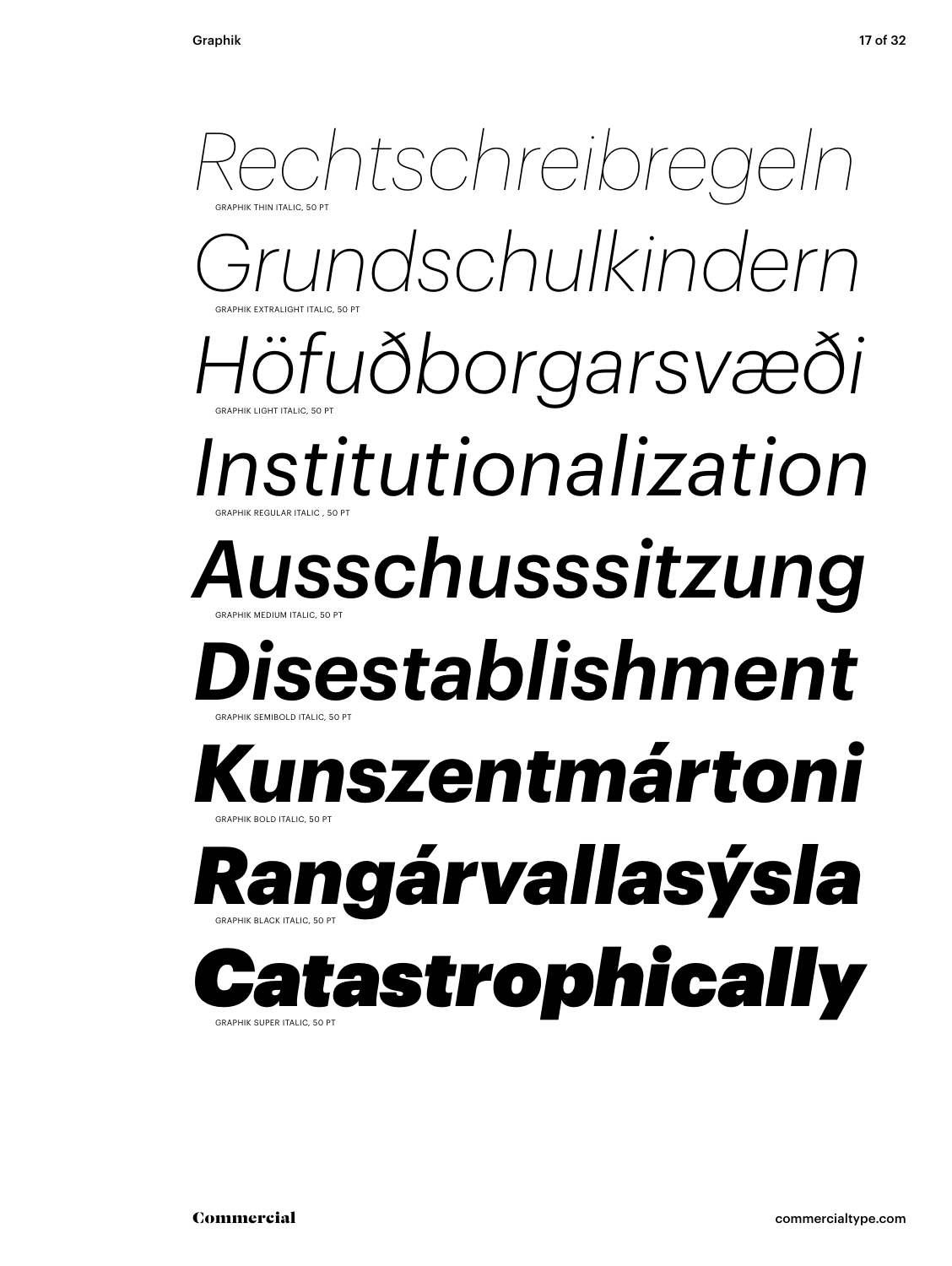GRAPHIK LIGHT, 16 PT

LIGHT

LIGHT ALL CAPS

SEMIBOLD

PROPORTIONAL LINING FIGURES

LIGHT ITALIC

### SEMIROLD

PROPORTIONAL OLDSTYLE FIGURES

PROPORTIONAL LINING FIGURES

LIGHT ITALIC

THE SPANISH WAR, which began in 1739, as well as the French war which soon followed it, occasioned a further increase of the debt, which, on the 31st of December 1748, after the war had been concluded by the **treaty of Aix-la-Chapelle**, amounted to £78,293,313. The most profound peace, of 17 years continuance, had taken no more than £8,328,354,17 from it. A war, of less than nine years continuance, added £31,338,689 to it. (Refer to Postlethwaite's *History of the Public Revenue*.) During the administration of Mr. Pelham, the interest of the public debt was reduced to 3%; the sinking fund was increased, and some part of the public debt was paid off. In 1755, before the late war, **the funded debt** of Great Britain amounted to £72,289,675. On the 5th of January 1763, at the conclusion of the peace, the funded debt amounted debt to £122,603,336. The unfunded debt has been stated at £13,927,589. But the expense occasioned by the war did not end with the conclusion of the peace; so that, on the 5th of January 1764, the funded debt was increased (partly by a new loan, and partly by funding a part of the unfunded debt) to £129,586,789, there still remained (according to the very well informed author of *Considerations on the Trade and Finances of Great Britain*) an unfunded debt, which was brought to account in that and the following year, of 975,017. In 1764, therefore, the public debt of Great Britain,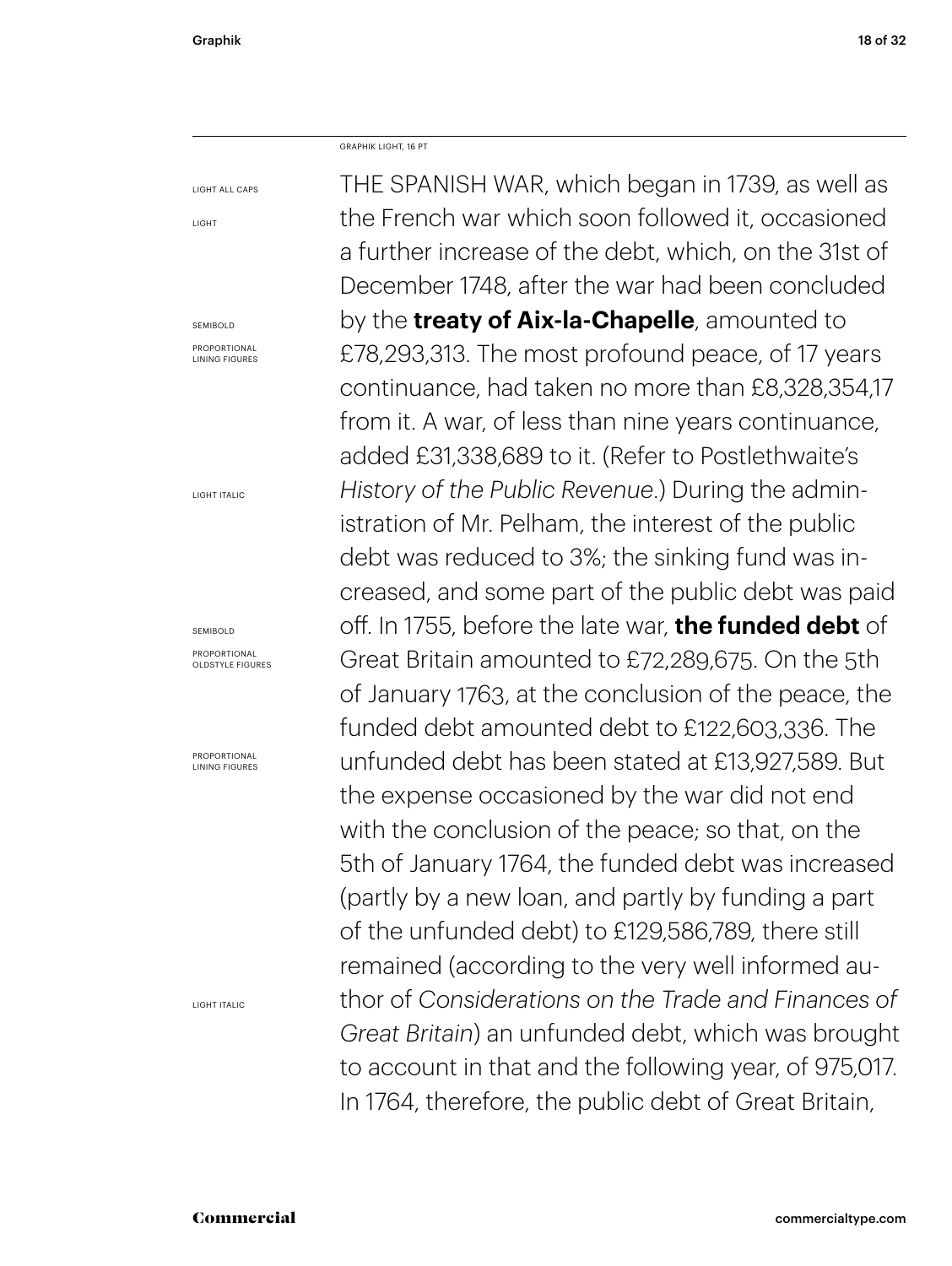GRAPHIK REGULAR, 16 PT

REGULAR ALL CAPS

REGULAR

SEMIBOLD

PROPORTIONAL LINING FIGURES

REGULAR ITALIC

### BOLD

PROPORTIONAL OLDSTYLE FIGURES

PROPORTIONAL LINING FIGURES

REGULAR ITALIC

THE SPANISH WAR, which began in 1739, as well as the French war which soon followed it, occasioned a further increase of the debt, which, on the 31st of December 1748, after the war had been concluded by the **treaty of Aix-la-Chapelle**, amounted to £78,293,313. The most profound peace, of 17 years continuance, had taken no more than £8,328,354,17 from it. A war, of less than nine years continuance, added £31,338,689 to it. (Refer to Postlethwaite's *History of the Public Revenue*.) During the administration of Mr. Pelham, the interest of the public debt was reduced to 3%; the sinking fund was increased, and some part of the public debt was paid off. In 1755, before the late war, **the funded debt** of Great Britain amounted to £72,289,675. On the 5th of January 1763, at the conclusion of the peace, the funded debt amounted debt to £122,603,336. The unfunded debt has been stated at £13,927,589. But the expense occasioned by the war did not end with the conclusion of the peace; so that, on the 5th of January 1764, the funded debt was increased (partly by a new loan, and partly by funding a part of the unfunded debt) to £129,586,789, there still remained (according to the very well informed author of *Considerations on the Trade and Finances of Great Britain*) an unfunded debt, which was brought to account in that and the following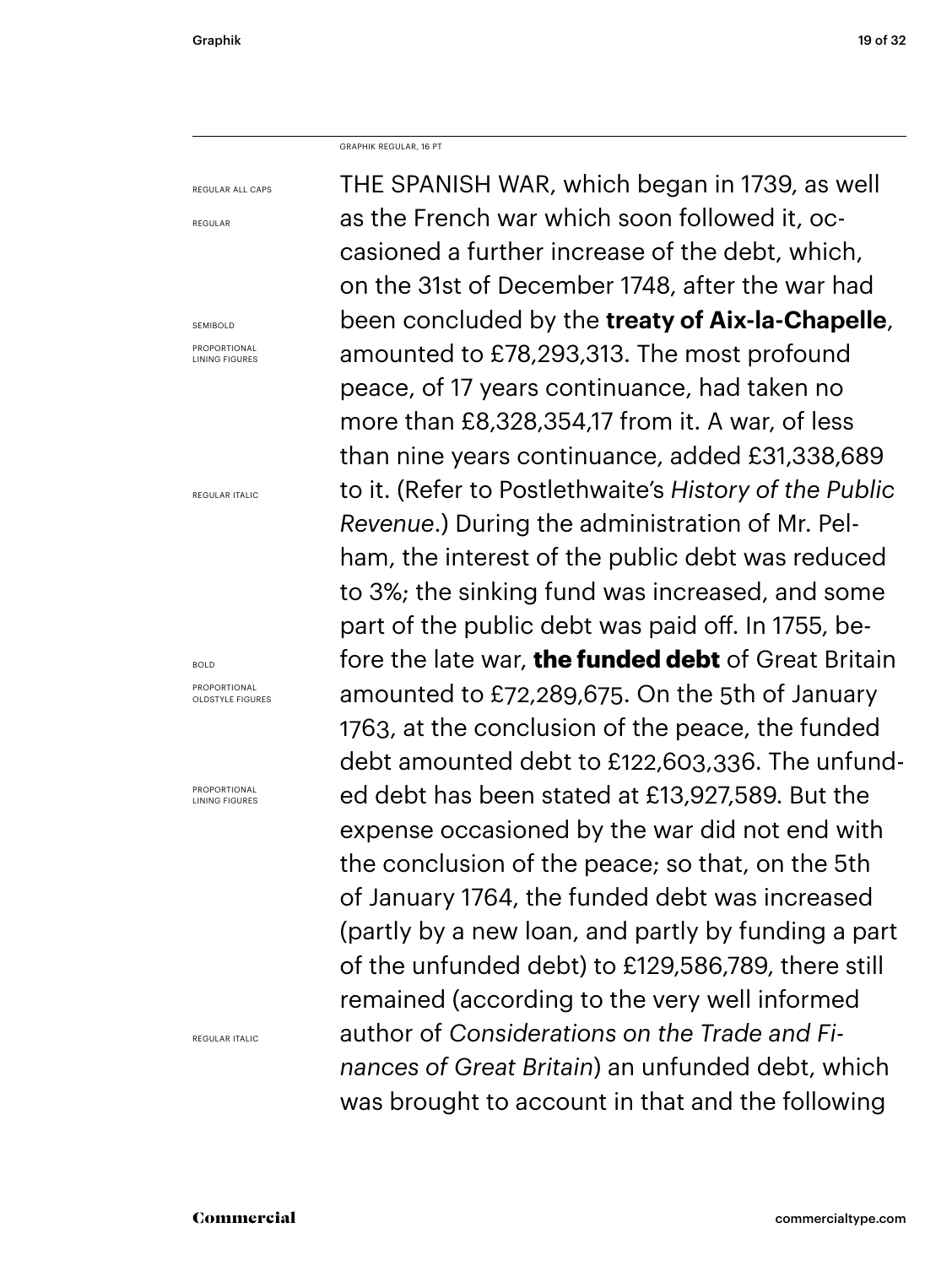GRAPHIK MEDIUM, 16 PT

MEDIUM ALL CAPS

MEDIUM

BOLD PROPORTIONAL LINING FIGURES

MEDIUM ITALIC

BOLD

PROPORTIONAL OLDSTYLE FIGURES

PROPORTIONAL LINING FIGURES

MEDIUM ITALIC

THE SPANISH WAR, which began in 1739, as well as the French war which soon followed it, occasioned a further increase of the debt, which, on the 31st of December 1748, after the war had been concluded by the **treaty of Aix-la-Chapelle**, amounted to £78,293,313. The most profound peace, of 17 years continuance, had taken no more than £8,328,354,17 from it. A war, of less than nine years continuance, added £31,338,689 to it. (Refer to *Postlethwaite's History of the Public Revenue*.) During the administration of Mr. Pelham, the interest of the public debt was reduced to 3%; the sinking fund was increased, and some part of the public debt was paid off. In 1755, before the late war, **the funded debt** of Great Britain amounted to £72,289,675. On the 5th of January 1763, at the conclusion of the peace, the funded debt amounted debt to £122,603,336. The unfunded debt has been stated at £13,927,589. But the expense occasioned by the war did not end with the conclusion of the peace; so that, on the 5th of January 1764, the funded debt was increased (partly by a new loan, and partly by funding a part of the unfunded debt) to £129,586,789, there still remained (according to the very well informed author of *Considerations on the Trade and Finances of Great Britain*) an unfunded debt, which was brought to account in that and the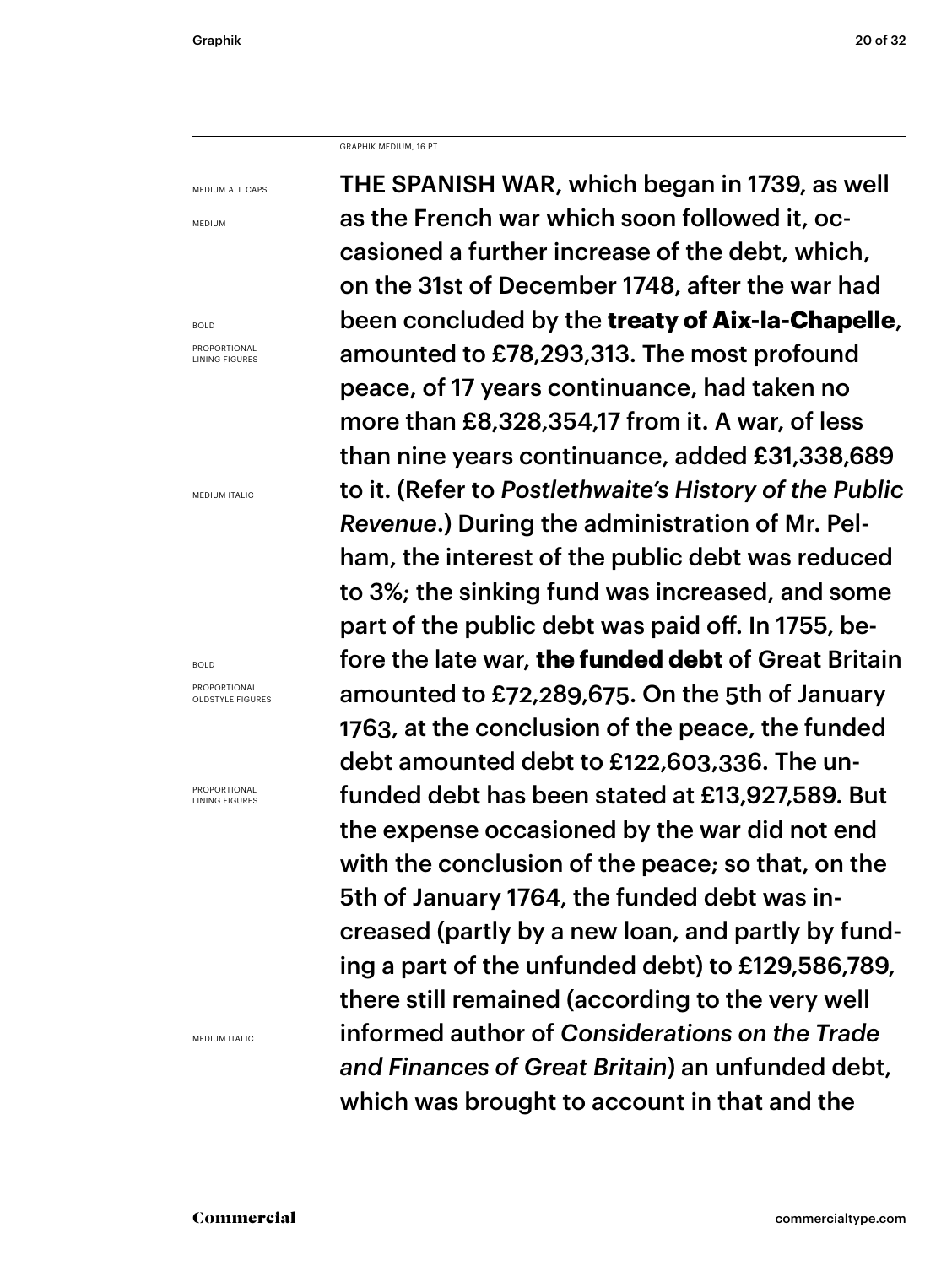GRAPHIK REGULAR, REGULAR ITALIC, SEMIBOLD, 10/13 PT GRAPHIK MEDIUM, MEDIUM, MEDIUM ITALIC, BOLD, 10/13 PT

**The Situationist International** (SI) was a restricted group of international revolutionaries founded in 1957, and which had its peak in its influence on the unprecedented general wildcat strikes of May 1968 in France.

### **Methodology and Goals**

With their ideas rooted in Marxism and the 20th century European artistic avantgarde, they advocated experiences of life being alternative to those admitted by the capitalist order, for the fulfillment of human primitive desires and the pursuing of a superior passional quality. For this purpose they suggested and experimented with the construction of situations; *the setting up of environments favorable for the fulfillment of such desires*. Using methods drawn from the arts, they developed a series of experimental fields of study for the construction of such situations, like unitary urbanism and psychogeography.

### **Core Principles and Definitions**

The sense of constructing situations is to fulfill human primitive desires and pursue a superior passional quality. From *Internationale Situationiste #1*: "This alone can lead to the further clarification of these simple basic desires, and to the confused emergence of new desires whose material roots will be precisely the new reality engendered by situationist constructions. We must thus envisage a sort of situationist-oriented psychoanalysis in which, in contrast to the goals pursued by the various currents stemming from Freudianism, each of the participants in this adventure would discover desires for specific ambiences in order to fulfill them. Each person must seek what he loves, what attracts him. Through this method one can tabulate elements out of which situations can be constructed, along with projects to dynamize these elements." The main obstacle

**The Situationist International** (SI) was a restricted group of international revolutionaries founded in 1957, and which had its peak in its influence on the unprecedented general wildcat strikes of May 1968 in France.

### **Methodology and Goals**

With their ideas rooted in Marxism and the 20th century European artistic avantgarde, they advocated experiences of life being alternative to those admitted by the capitalist order, for the fulfillment of human primitive desires and the pursuing of a superior passional quality. For this purpose they suggested and experimented with the construction of situations; *the setting up of environments favorable for the fulfillment of such desires*. Using methods drawn from the arts, they developed a series of experimental fields of study for the construction of such situations, like unitary urbanism and psychogeography.

### **Core Principles and Definitions**

The sense of constructing situations is to fulfill human primitive desires and pursue a superior passional quality. From *Internationale Situationiste #1*: "This alone can lead to the further clarification of these simple basic desires, and to the confused emergence of new desires whose material roots will be precisely the new reality engendered by situationist constructions. We must thus envisage a sort of situationist-oriented psychoanalysis in which, in contrast to the goals pursued by the various currents stemming from Freudianism, each of the participants in this adventure would discover desires for specific ambiences in order to fulfill them. Each person must seek what he loves, what attracts him. Through this method one can tabulate elements out of which situations can be constructed, along with projects to dynamize these elements." The main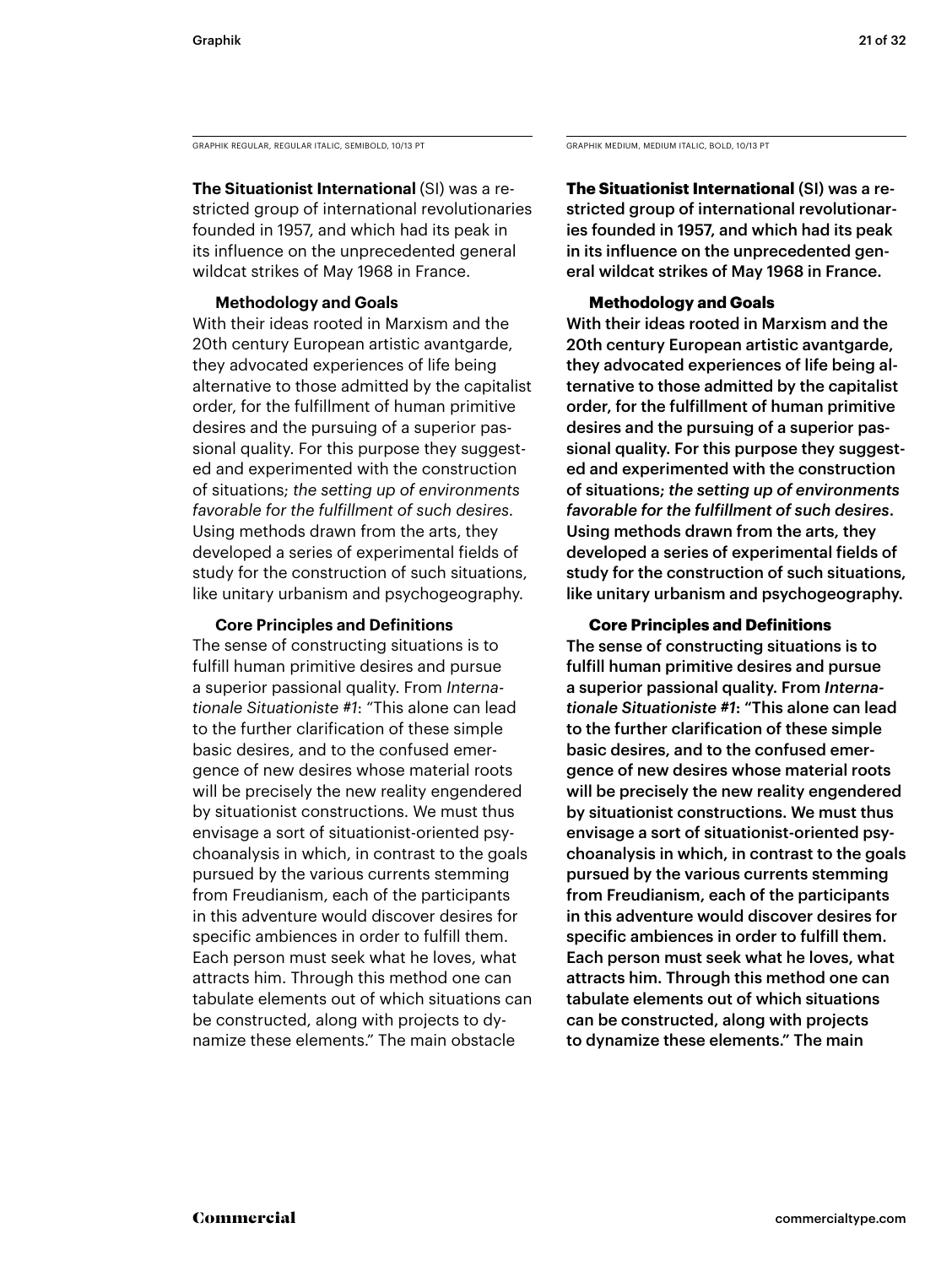GRAPHIK REGULAR, REGULAR ITALIC, SEMIBOLD, 9/12 PT

**The Situationist International** (SI) was a restricted group of international revolutionaries founded in 1957, and which had its peak in its influence on the unprecedented general wildcat strikes of May 1968 in France.

### **Methodology and Goals**

With their ideas rooted in Marxism and the 20th century European artistic avantgarde, they advocated experiences of life being alternative to those admitted by the capitalist order, for the fulfillment of human primitive desires and the pursuing of a superior passional quality. For this purpose they suggested and experimented with the construction of situations; *the setting up of environments favorable for the fulfillment of such desires*. Using methods drawn from the arts, they developed a series of experimental fields of study for the construction of such situations, like unitary urbanism and psychogeography.

### **Core Principles and Definitions**

The sense of constructing situations is to fulfill human primitive desires and pursue a superior passional quality. From *Internationale Situationiste #1*: "This alone can lead to the further clarification of these simple basic desires, and to the confused emergence of new desires whose material roots will be precisely the new reality engendered by situationist constructions. We must thus envisage a sort of situationist-oriented psychoanalysis in which, in contrast to the goals pursued by the various currents stemming from Freudianism, each of the participants in this adventure would discover desires for specific ambiences in order to fulfill them. Each person must seek what he loves, what attracts him. Through this method one can tabulate elements out of which situations can be constructed, along with projects to dynamize these elements."

 The main obstacle to such situations is the cultural emptiness of the advanced capitalist society. The first issue of the journal *Internationale Situationiste* defined a situationist as "having to do with the theory or practical activity of constructing situations. One who engages in the construction

GRAPHIK MEDIUM, MEDIUM ITALIC, BOLD, 9/12 PT

**The Situationist International** (SI) was a restricted group of international revolutionaries founded in 1957, and which had its peak in its influence on the unprecedented general wildcat strikes of May 1968 in France.

### **Methodology and Goals**

With their ideas rooted in Marxism and the 20th century European artistic avantgarde, they advocated experiences of life being alternative to those admitted by the capitalist order, for the fulfillment of human primitive desires and the pursuing of a superior passional quality. For this purpose they suggested and experimented with the construction of situations; *the setting up of environments favorable for the fulfillment of such desires*. Using methods drawn from the arts, they developed a series of experimental fields of study for the construction of such situations, like unitary urbanism and psychogeography.

### **Core Principles and Definitions**

The sense of constructing situations is to fulfill human primitive desires and pursue a superior passional quality. From *Internationale Situationiste #1*: "This alone can lead to the further clarification of these simple basic desires, and to the confused emergence of new desires whose material roots will be precisely the new reality engendered by situationist constructions. We must thus envisage a sort of situationist-oriented psychoanalysis in which, in contrast to the goals pursued by the various currents stemming from Freudianism, each of the participants in this adventure would discover desires for specific ambiences in order to fulfill them. Each person must seek what he loves, what attracts him. Through this method one can tabulate elements out of which situations can be constructed, along with projects to dynamize these elements."

 The main obstacle to such situations is the cultural emptiness of the advanced capitalist society. The first issue of the journal *Internationale Situationiste* defined a situationist as "having to do with the theory or practical activity of constructing situations. One who engages in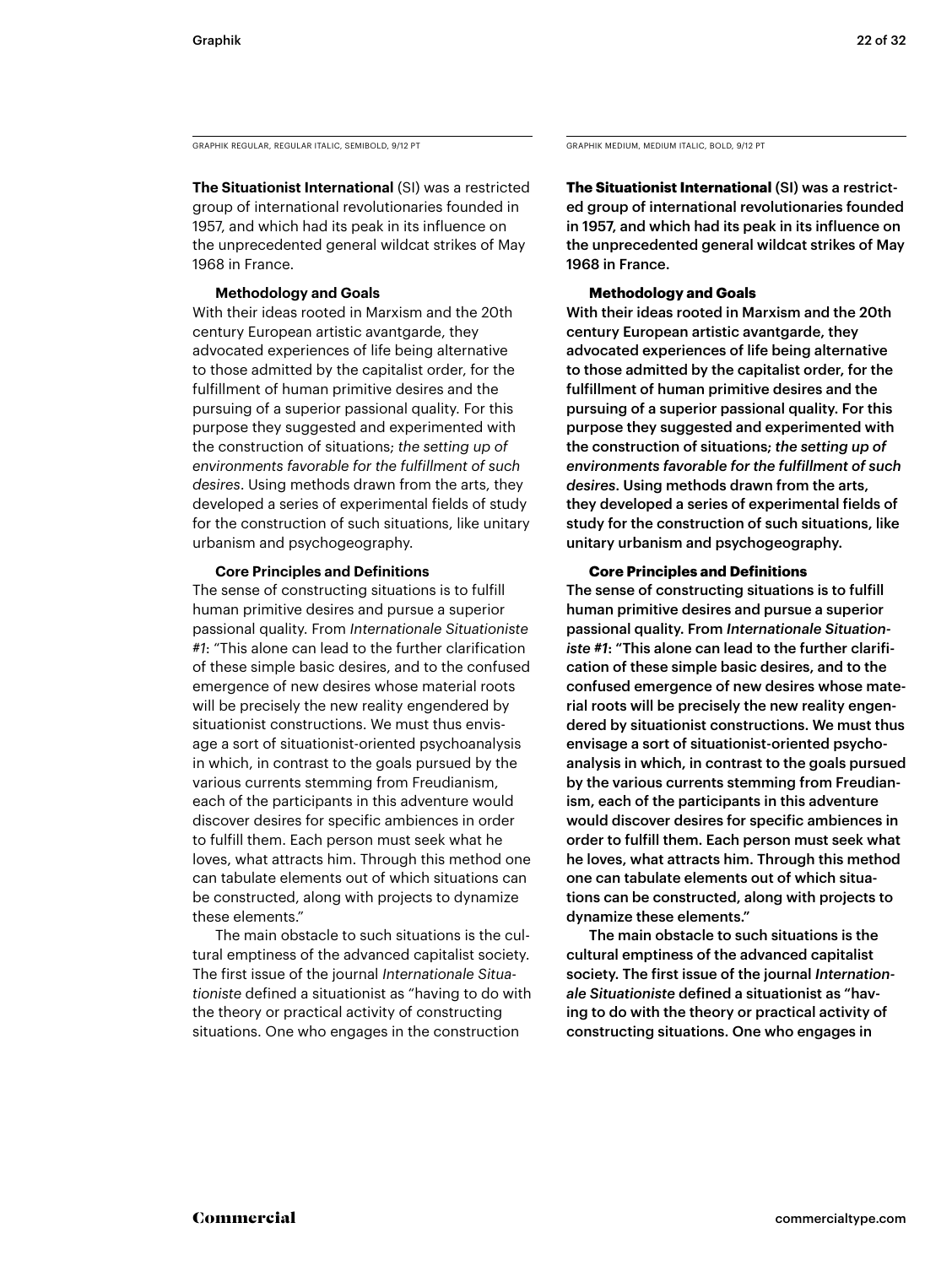GRAPHIK REGULAR, REGULAR ITALIC, SEMIBOLD, 8/11 PT

**The Situationist International** (SI) was a restricted group of international revolutionaries founded in 1957, and which had its peak in its influence on the unprecedented general wildcat strikes of May 1968 in France.

### **Methodology and Goals**

With their ideas rooted in Marxism and the 20th century European artistic avantgarde, they advocated experiences of life being alternative to those admitted by the capitalist order, for the fulfillment of human primitive desires and the pursuing of a superior passional quality. For this purpose they suggested and experimented with the construction of situations; *the setting up of environments favorable for the fulfillment of such desires*. Using methods drawn from the arts, they developed a series of experimental fields of study for the construction of such, like unitary urbanism and psychogeography.

### **Core Principles and Definitions**

The sense of constructing situations is to fulfill human primitive desires and pursue a superior passional quality. From *Internationale Situationiste #1*: "This alone can lead to the further clarification of these simple basic desires, and to the confused emergence of new desires whose material roots will be precisely the new reality engendered by situationist constructions. We must thus envisage a sort of situationist-oriented psychoanalysis in which, in contrast to the goals pursued by the various currents stemming from Freudianism, each of the participants in this adventure would discover desires for specific ambiences in order to fulfill them. Each person must seek what he loves, what attracts him. Through this method one can tabulate elements out of which situations can be constructed, along with projects to dynamize these elements."

 The main obstacle to such situations is the cultural emptiness of the advanced capitalist society. The first issue of the journal *Internationale Situationiste* defined a situationist as "having to do with the theory or practical activity of constructing situations. One who engages in the construction of situations. A member of the Situationist International". The same journal defined situationism as "a meaningless term improperly derived from the above. There is no such thing as situationism, which would mean a doctrine of interpretation of existing facts. The notion of situationism is obviously devised by antisituationists." They fought against the main obstacle on the fulfillment of such superior passional living, identified by them in advanced capitalism. Their theoretical work peaked on the highly influential book *The Society of the Spectacle* by Guy Debord. He argued

GRAPHIK MEDIUM, MEDIUM ITALIC, BOLD, 8/11 PT

**The Situationist International** (SI) was a restricted group of international revolutionaries founded in 1957, and which had its peak in its influence on the unprecedented general wildcat strikes of May 1968 in France.

### **Methodology and Goals**

With their ideas rooted in Marxism and the 20th century European artistic avantgarde, they advocated experiences of life being alternative to those admitted by the capitalist order, for the fulfillment of human primitive desires and the pursuing of a superior passional quality. For this purpose they suggested and experimented with the construction of situations; *the setting up of environments favorable for the fulfillment of such desires*. Using methods drawn from the arts, they developed a series of experimental fields of study for the construction of such, like unitary urbanism and psychogeography.

### **Core Principles and Definitions**

The sense of constructing situations is to fulfill human primitive desires and pursue a superior passional quality. From *Internationale Situationiste #1*: "This alone can lead to the further clarification of these simple basic desires, and to the confused emergence of new desires whose material roots will be precisely the new reality engendered by situationist constructions. We must thus envisage a sort of situationist-oriented psychoanalysis in which, in contrast to the goals pursued by the various currents stemming from Freudianism, each of the participants in this adventure would discover desires for specific ambiences in order to fulfill them. Each person must seek what he loves, what attracts him. Through this method one can tabulate elements out of which situations can be constructed, along with projects to dynamize these elements."

 The main obstacle to such situations is the cultural emptiness of the advanced capitalist society. The first issue of the journal *Internationale Situationiste* defined a situationist as "having to do with the theory or practical activity of constructing situations. One who engages in the construction of situations. A member of the Situationist International". The same journal defined situationism as "a meaningless term improperly derived from the above. There is no such thing as situationism, which would mean a doctrine of interpretation of existing facts. The notion of situationism is obviously devised by antisituationists." They fought against the main obstacle on the fulfillment of such superior passional living, identified by them in advanced capitalism. Their theoretical work peaked on the highly influential book *The Society of the Spectacle* by Guy Debord. He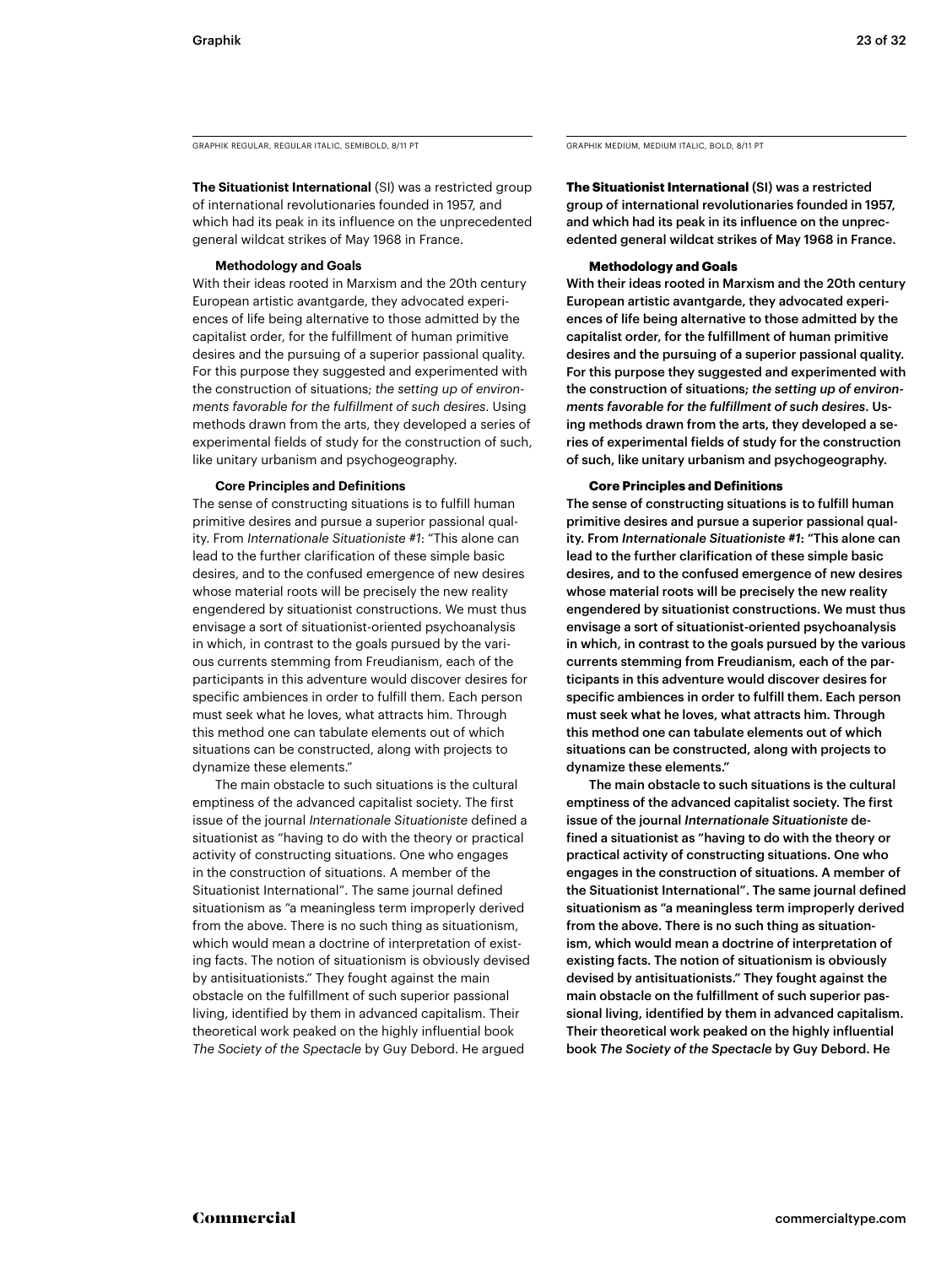**The Situationist International** (SI) was a group of international revolutionaries founded in 1957. With their ideas rooted in Marxism and the 20th century European artistic avantgarde, they advocated experiences of life being alternative to those admitted by the capitalist order, for the fulfillment of human primitive desires and the pursuing of a superior passional quality. For this purpose they suggested and experimented with the construction of situations; *the setting up of environments favorable for the fulfillment of such desires*. Using methods drawn from the arts, they developed a series of experimental fields of study for the construction of such, like unitary urbanism and psychogeography.

The sense of constructing situations is to fulfill human primitive desires and pursue a superior passional quality. From *Internationale Situationiste #1*: "This alone can lead to the further clarification of these simple basic desires, and to the confused emergence of new desires whose material roots will be precisely the new reality engendered by situationist constructions. We must thus envisage

### GRAPHIK REGULAR, 7/9 PT GRAPHIK REGULAR, 7/9 PT

**The main obstacle** to such situations is the cultural emptiness of the advanced capitalist society. The first issue of the journal *Internationale Situationiste* defined a situationist as *"having to do with the theory or practical activity of constructing situations. One who engages in the construction of situations."* The journal defined situationism as *"a meaningless term improperly derived from the above. There is no such thing as situationism, which would mean a doctrine of interpretation of existing facts. The notion of situationism is obviously devised by antisituationists."*

 They fought against the main obstacle on the fulfillment of such superior passional living, identified by them in advanced capitalism. Their theoretical work peaked on the highly influential book *The Society of the Spectacle* by Guy Debord. He argued in 1967 that spectacular features like mass media and advertising have a central role in an advanced capitalist society, which is to show a fake reality in order to mask the real capitalist degradation of human life. To overthrow such system, the Situation-

### GRAPHIK MEDIUM, 7/9 PT

**The main obstacle** to such situations is the cultural emptiness of the advanced capitalist society. The first issue of the journal *Internationale Situationiste* defined a situationist as *"having to do with the theory or practical activity of constructing situations. One who engages in the construction of situations."* The journal defined situationism as *"a meaningless term improperly derived from the above. There is no such thing as situationism, which would mean a doctrine of interpretation of existing facts. The notion of situationism is obviously devised by antisituationists."*

 They fought against the main obstacle on the fulfillment of such superior passional living, identified by them in advanced capitalism. Their theoretical work peaked on the highly influential book *The Society of the Spectacle* by Guy Debord. He argued in 1967 that spectacular features like mass media and advertising have a central role in an advanced capitalist society, which is to show a fake reality in order to mask the real capitalist degradation of human life. To overthrow such system, the

GRAPHIK REGULAR, 6/8 PT [TRACKING +4] GRAPHIK REGULAR, 6/8 PT [TRACKING +4]

**The Situationist International** (SI) was a group of international revolutionaries founded in 1957. With their ideas rooted in Marxism and the 20th century European artistic avantgarde, they advocated experiences of life being alternative to those admitted by the capitalist order, for the fulfillment of human primitive desires and the pursuing of a superior passional quality. For this purpose they suggested and experimented with the construction of situations; *the setting up of environments favorable for the fulfillment of such desires*. Using methods drawn from the arts, they developed a series of experimental fields of study for the construction of such, like unitary urbanism and psychogeography.

The sense of constructing situations is to fulfill human primitive desires and pursue a superior passional quality. From *Internationale Situationiste #1*: "This alone can lead to the further clarification of these simple basic desires, and to the confused emergence of new desires whose material roots will be precisely the new reality engendered by situationist constructions. We must thus envisage a sort of situationist-oriented psychoanalysis in which, in contrast to the goals pursued by the various currents stemming from Freudianism, each of the participants in this adventure would discover desires for specific ambiences in order to fulfill them. Each person must seek what he loves, what attracts him. Through this method one can tabulate elements out of which situa-

**The main obstacle** to such situations is the cultural emptiness of the advanced capitalist society. The first issue of the journal *Internationale Situationiste* defined a situationist as *"having to do with the theory or practical activity of constructing situations. One who engages in the construction of situations."* The same defined situationism as *"a meaningless term improperly derived from the above. There is no such thing as situationism, which would mean a doctrine of interpretation of existing facts. The notion of situationism is obviously devised by antisituationists."*

 They fought against the main obstacle on the fulfillment of such superior passional living, identified by them in advanced capitalism. Their theoretical work peaked on the highly influential book *The Society of the Spectacle* by Guy Debord. He argued in 1967 that spectacular features like mass media and advertising have a central role in an advanced capitalist society, which is to show a fake reality in order to mask the real capitalist degradation of human life. To overthrow such system, the Situationist International supported the May '68 revolts, and asked the workers to occupy the factories and to run them with direct democracy, through workers' councils composed by instantly revocable delegates. After publishing in the last issue of the magazine an analysis of the May '68 revolts, and the strategies that will need to be adopted in future revolutions, the SI

GRAPHIK MEDIUM, 6/8 PT [TRACKING +4]

**The main obstacle** to such situations is the cultural emptiness of the advanced capitalist society. The first issue of the journal *Internationale Situationiste* defined a situationist as *"having to do with the theory or practical activity of constructing situations. One who engages in the construction of situations."* The same defined situationism as *"a meaningless term improperly derived from the above. There is no such thing as situationism, which would mean a doctrine of interpretation of existing facts. The notion of situationism is obviously devised by antisituationists."*

 They fought against the main obstacle on the fulfillment of such superior passional living, identified by them in advanced capitalism. Their theoretical work peaked on the highly influential book *The Society of the Spectacle* by Guy Debord. He argued in 1967 that spectacular features like mass media and advertising have a central role in an advanced capitalist society, which is to show a fake reality in order to mask the real capitalist degradation of human life. To overthrow such system, the Situationist International supported the May '68 revolts, and asked the workers to occupy the factories and to run them with direct democracy, through workers' councils composed by instantly revocable delegates. After publishing in the last issue of the magazine an analysis of the May '68 revolts, and the strategies that will need to be adopted in fu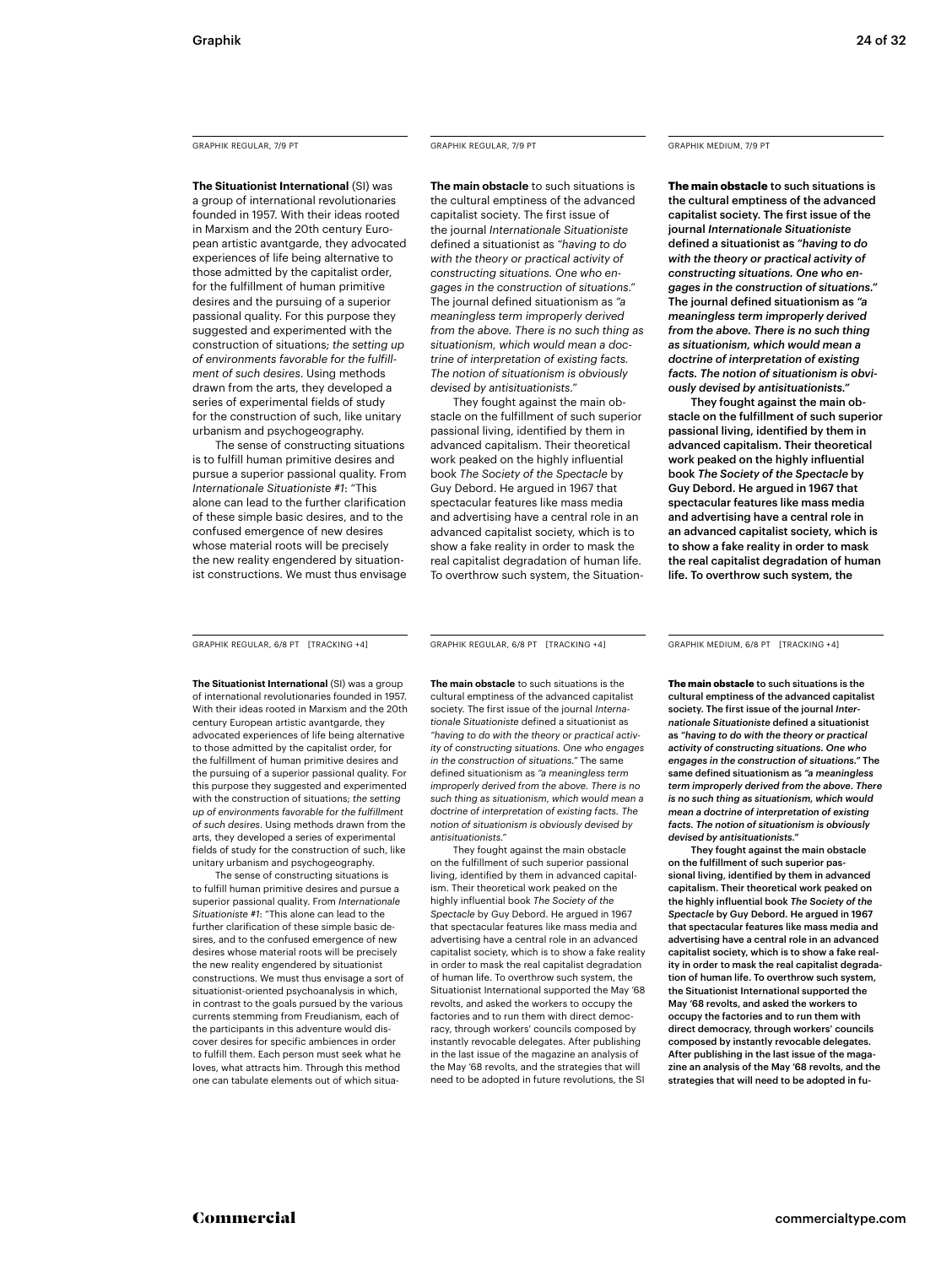GRAPHIK REGULAR, 9/11 PT

**The Situationist International** (SI) was a restricted group of international revolutionaries founded in 1957. With their ideas rooted in Marxism and the early 20th century European artistic avantgarde, they advocated experiences of life being alternative to those admitted by the capitalist order, for the fulfillment of human primitive desires and the pursuing of a superior passional quality. For this purpose they experimented with the construction of situations; *the setting up of environments favorable for the fulfillment of such desires*. Using methods drawn from the arts, they developed a series of experimental fields of study for the construction of such, like unitary urbanism and psychogeography. The sense of constructing situations is to fulfill human primitive desires and pursue a superior passional quality.

### GRAPHIK REGULAR, 9/12 PT

**The Situationist International** (SI) was a restricted group of international revolutionaries founded in 1957. With their ideas rooted in Marxism and the early 20th century European artistic avantgarde, they advocated experiences of life being alternative to those admitted by the capitalist order, for the fulfillment of human primitive desires and the pursuing of a superior passional quality. For this purpose they experimented with the construction of situations; *the setting up of environments favorable for the fulfillment of such desires*. Using methods drawn from the arts, they developed a series of experimental fields of study for the construction of such, like unitary urbanism and psychogeography. The sense of constructing situations is to fulfill human primitive desires and pursue a superior passional quality.

GRAPHIK REGULAR, 9/13 PT

**The Situationist International** (SI) was a restricted group of international revolutionaries founded in 1957. With their ideas rooted in Marxism and the early 20th century European artistic avantgarde, they advocated experiences of life being alternative to those admitted by the capitalist order, for the fulfillment of human primitive desires and the pursuing of a superior passional quality. For this purpose they experimented with the construction of situations; *the setting up of environments favorable for the fulfillment of such desires*. Using methods drawn from the arts, they developed a series of experimental fields of study for the construction of such, like unitary urbanism and psychogeography. The sense of constructing situations is to fulfill human primitive desires and pursue a superior passional quality.

GRAPHIK REGULAR, 9/14 PT

**The Situationist International** (SI) was a restricted group of international revolutionaries founded in 1957. With their ideas rooted in Marxism and the early 20th century European artistic avantgarde, they advocated experiences of life being alternative to those admitted by the capitalist order, for the fulfillment of human primitive desires and the pursuing of a superior passional quality. For this purpose they experimented with the construction of situations; *the setting up of environments favorable for the fulfillment of such desires*. Using methods drawn from the arts, they developed a series of experimental fields of study for the construction of such, like unitary urbanism and psychogeography. The sense of constructing situations is to fulfill human primitive desires and pursue a superior passional quality.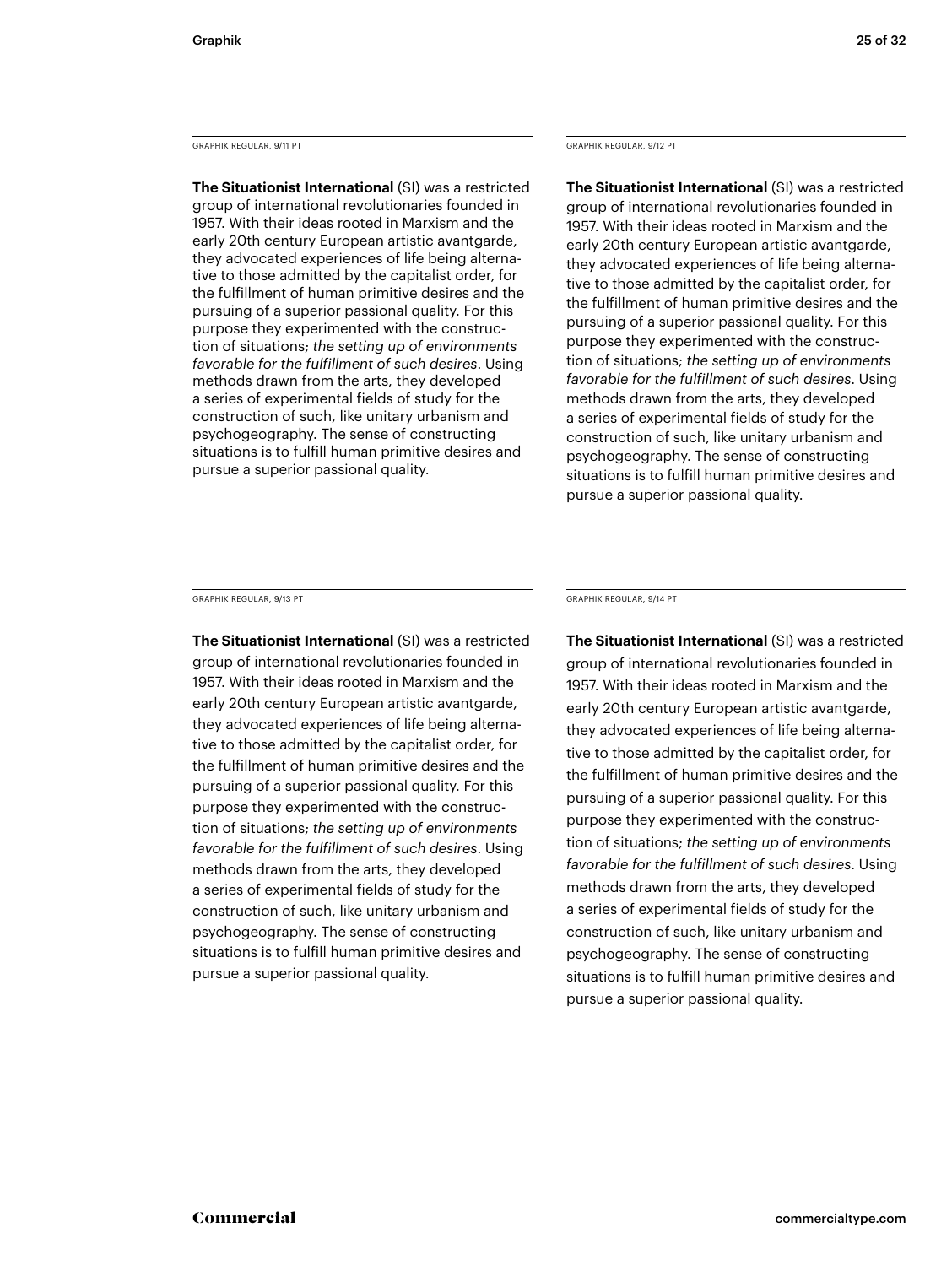### ČESKÝ (CZECH)<br>GRAPHIK REGULAR, 9/12 PT

AČKOLI KLIMŠOVA NENAPSALA knih mnoho, přece zná ji ta naše četbychtivá mládež tuze dobře. Zná ji zejména z knih: Z jara do léta, Kniha báchorek, Paleček a Malenka, Z ráje, Rodinná skřínka a j., a pak z různých časopisů pro mládež, do nichž velice pilně přispívá. Její práce vesměs děti naše rády čítají, poněvadž skutečně vynikají vším, čeho se na dobré četbě žádá. Však Klimšova také pracuje s láskou, pracuje opravdově vážně a nevydá nic na světlo, co by důkladně nepodrobila soudu svému i soudu jiných. A to právě dodává jejím prácem té pravé ceny. *Nuže seznammež se se životem této tiché a skromné pracovnice, seznammež se i s jejími pěknými spisy*. Klimšova narodila se 7. dne měsíce prosince roku 1851. v Poličce. Otec její byl dosti zámožným a váženým měšťanem, měltě v Poličce dům a byl dlouhá léta členem obecního zastupitelstva, ba i městským radním. Při domě měli Klimšovi zahrádku. Něžná matka Bohumilčina milovala totiž velice květiny a při tom lnula také velikou láskou ku zvířatům. Byla dobra, o vše, ale zvláště o děti své starostliva, při tom pilna, šetrna

### DEUTSCH (GERMAN) GRAPHIK REGULAR, 9/12 PT

SEHEN WIR DAS Gesamtbild unseres heutigen Lebens nur mit unseren Augen an, so können wir die Folgerung ziehen, daß dieses Gebilde einen chaotischen Charakter trägt, und es kann uns nicht wundern, daß diejenigen, welche sich in diesem scheinbaren Chaos unwohl fühlen, der Welt entfliehen oder sich in geistigen Abstraktionen verlieren wollen. Doch jedenfalls muß es uns klar sein, *daß diese Flucht vor der Wirklichkeit ein ebenso großer Irrtum ist wie jene Anlehnung an den reinsten Materialismus*. Weder die Flucht in das Mittelalter, noch der von verschiedenen Kunsthistorikern empfohlene Wiederaufbau des Olympos kann und die Lösung bringen. Unsere Zeit hat eine andere Mission zu erfüllen als die des Mittelalters und des Hellenismus. Um die Aufgabe unserer Zeit richtig zu verstehen, ist es notwendig, daß wir nicht nur mit unseren Augen, sondern vielmehr mit unseren innerlichen Sinnesorganen die Lebensstruktur erfassen. Haben wir einmal die Synthese des Lebens aus der Tiefe unseres Wesens gewonnen und als Inhalt von Kultur und

### DANSK (DANISH) GRAPHIK REGULAR, 9/12 PT

DER VAR EN LILLE Havfisk af god Familie, Navnet husker jeg ikke, det maa de Lærde sige Dig. Den lille Fisk havde attenhundrede Søskende, alle lige gamle; de kjendte ikke deres Fader eller Moder, de maatte strax skjøtte sig selv og svømme om, men det var en stor Fornøielse; Vand havde de nok at drikke, hele Verdenshavet, Føden tænkte de ikke paa, den kom nok; hver vilde følge sin Lyst, hver vilde faae sin egen Historie, ja det tænkte heller Ingen af dem paa. Solen skinnede ned i Vandet, det lyste om dem, det var saa klart, det var en Verden med de forunderligste Skabninger, og nogle saa gruelig store, med voldsomme Gab, de kunde sluge de attenhundrede Søskende, men det tænkte de heller ikke paa, for Ingen af dem var endnu bleven slugt. *De Smaa svømmede sammen, tæt op til hverandre, som Sildene og Makrelerne svømme*; men som de allerbedst svømmede i Vandet og tænkte paa Ingenting, sank, med forfærdelig Lyd, ovenfra, midt ned imellem dem, en lang, tung Ting, der slet ikke vilde holde op; længere og længere strakte den sig, og hver af Smaafiskene,

### ESPAÑOL (SPANISH) GRAPHIK REGULAR, 9/12 PT

EN ESTA CONFERENCIA no pretendo, como en anteriores, definir, sino subrayar; no quiero dibujar, sino sugerir. Animar, en su exacto sentido. Herir pájaros soñolientos. Donde haya un rincón oscuro, poner un reflejo de nube alargada y regalar unos cuantos espejos de bolsillo a las señoras que asisten. He querido bajar a la ribera de los juncos. Por debajo de las tejas amarillas. A la salida de las aldeas, donde el tigre se come a los niños. Estoy en este momento lejos del poeta que mira el reloj, lejos del poeta que lucha con la estatua, que lucha con el sueño, que lucha con la anatomía; he huido de todos mis amigos y me voy con aquel muchacho que se come la fruta verde y mira cómo las hormigas devoran al pájaro aplastado por el automóvil. *Por las calles más puras del pueblo me encontraréis; por el aire viajero y la luz tendida de las melodías que Rodrigo Caro* llamó"reverendas madres de todos los cantares". Por todos los sitios donde se abre la tierna orejita rosa del niño o la blanca orejita de la niña que espera, llena de miedo, el alfiler que abra el agujero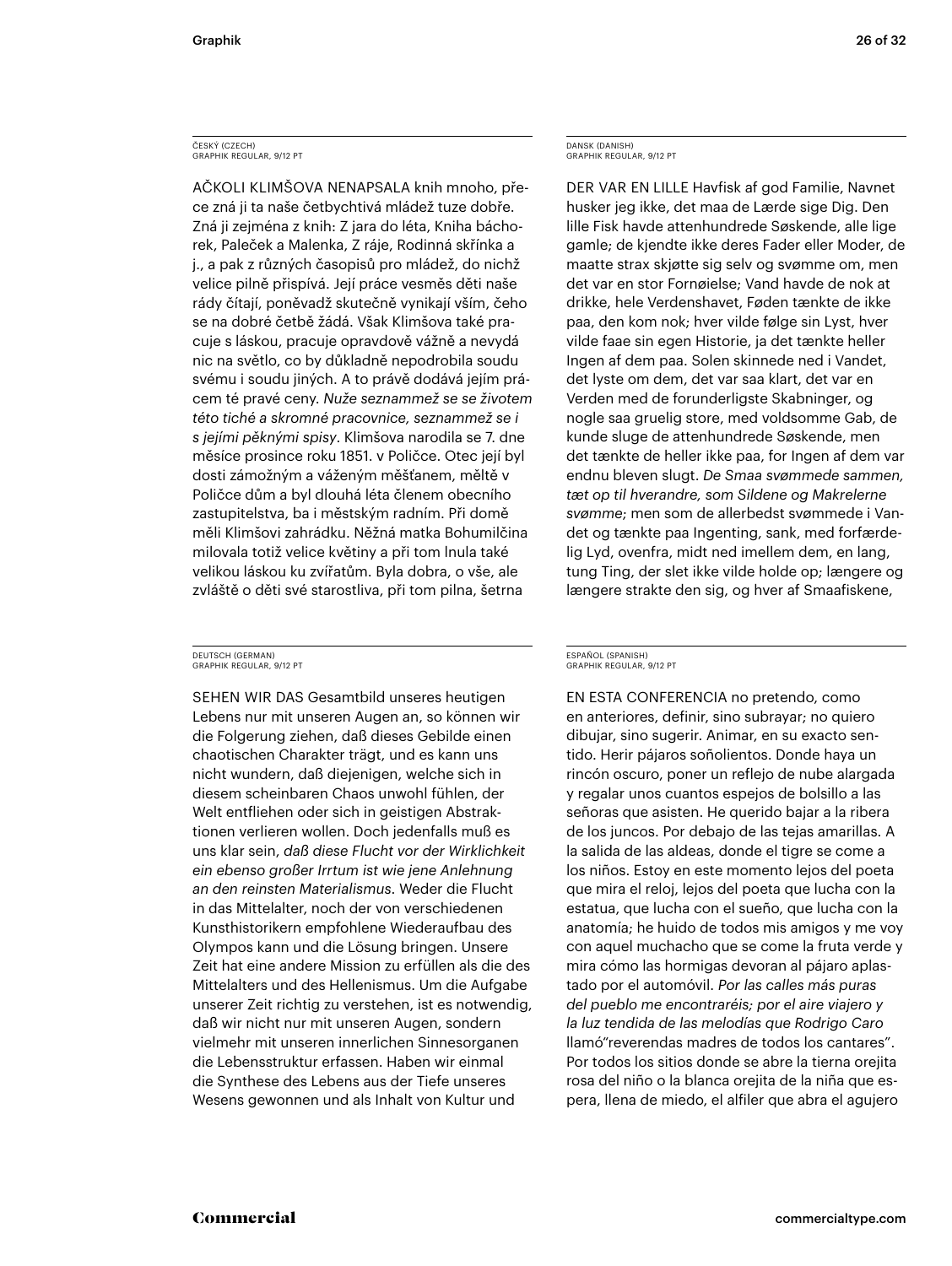### FRANÇAIS (FRENCH) GRAPHIK REGULAR, 9/12 PT

DADA A SON origine dans le dictionnaire. C'est terriblement simple. En français cela signifie « cheval de bois ». En allemand « va te faire, au revoir, à la prochaine ». En roumain «*oui en effet*, *vous avez raison, c'est ça, d'accord, vraiment, on s'en occupe »*, etc. C'est un mot international. Seulement un mot et ce mot comme mouvement. Très facile à comprendre. Lorsqu'on en fait une tendance artistique, cela revient à vouloir supprimer les complications. Psychologie Dada. Allemagne Dada y compris indigestions et crampes brouillardeuses, littérature Dada, bourgeoisie Dada et vous, très vénérés poètes, vous qui avez toujours fait de la poésie avec des mots, mais qui n'en faites jamais du mot lui-même, vous qui tournez autour d'un simple point en poétisant. Guerre mondiale Dada et pas de fin, révolution Dada et pas de commencement. Dada, amis et soi-disant poètes, très estimés fabricateurs et évangélistes Dada Tzara, Dada Huelsenbeck, Dada m'dada, Dada m'dada, Dada mhm, dada dera dada, Dada Hue, Dada Tza. Comment obtenir la béatitude ? En

### MAGYAR (HUNGARIAN) GRAPHIK REGULAR, 9/12 PT

HAJNALI KÉT ÓRAKOR a segédtiszt belépett a tábornok szobájába és jelentette, hogy a járőrök elindultak a hodricsi úton. Az asztalra állított petróleumlámpa körül szétteregetett tereprajzok és jelentések hevertek, rajtuk keresztbe dobva egy ezüstgombos lovaglópálca. A tábornok a szoba közepén állt és hideg arccal hallgatta a segédtiszt szavait. Kurtára nyírt szakála rőtesen csillogott a lámpafényben. *Aranykeretes szemüvege mögül jeges nyugalommal csillámlottak elő kék szemei*. Csupa energia volt ez a hat láb magas, karcsú ember, aki egy hónap előtt vette át a feldunai hadtest parancsnokságát. De most mégis, mintha valami fáradtságot vagy inkább fásultságot árultak volna el mozdulatai. Némán bólintott s mikor a segédtiszt mögött becsukódott az ajtó, kimerülten dobta magát a kopott díványra. Két nap óta mindig talpon volt s egyik izgalom a másik után érte. A Szélakna irányában fekvő főcsapat felé haladó ellenség már egy napi előnyt nyert a Zsarnócra kirendelt zászlóalj parancsnokának ügyetlensége folytán. Első felindulásában maga vette át a

### ITALIANO (ITALIAN) GRAPHIK REGULAR, 9/12 PT

DAPPRIMA, RIPETENDENDO l'errore commesso in gioventù, scrisse di animali che conosceva poco, e le sue favole risonarono di ruggiti e barriti. Poi si fece più umano, se così si può dire, scrivendo degli animali che credeva di conoscere. Così la mosca gli regalò una gran quantità di favole dimostrandosi un animale più utile di quanto si creda. In una di quelle favole ammirava la velocità del dittero, velocità sprecata perchè non gli serviva nè a raggiungere la preda nè a garantire la sua incolumità. Qui faceva la morale una testuggine. *Un'altra favola esaltava la mosca che distruggeva le cose sozze da essa tanto amate*. Una terza si meravigliava che la mosca, l'animale più ricco d'occhi, veda tanto imperfettamente. Infine una raccontava di un uomo che, dopo di aver schiacciato una mosca noiosa, le gridò: "Ti ho beneficata; ecco che non sei più una mosca". Con tale sistema era facile di avere ogni giorno la favola pronta col caffè del mattino. Doveva venire la guerra ad insegnargli che la favola poteva divenire un'espressione del proprio animo, il quale così inseriva la mummietta

### POLSKI (POLISH) GRAPHIK REGULAR, 9/12 PT

OD WCZORAJ JAKIŚ niepokój panuje w uliczce. Stary Mendel dziwi się i częściej niż zwykle nakłada krótką łajkę patrząc w okno. Tych ludzi nie widział on tu jeszcze. Gdzie idą? Po co przystają z robotnikami, śpieszącymi do kopania fundamentów pod nowy dom niciarza Greulicha? Skąd się tu wzięły te obszarpane wyrostki? Dlaczego patrzą tak po sieniach? Skąd mają pieniądze, że idą w pięciu do szynku? *Stary Mendel kręci głową, smokcząc mały, silnie wygięty wiśniowy cybuszek. On zna tak dobrze tę uliczkę cichą*. Jej fizjonomię, jej ruch. jej głosy, jej tętno. Wie, kiedy zza którego węgła wyjrzy w dzień pogodny słońce; ile dzieci przebiegnie rankiem, drepcąc do ochronki, do szkoły; ile zwiędłych dziewcząt w ciemnych chustkach, z małymi blaszeczkami w ręku przejdzie po trzy, po cztery, do fabryki cygar na robotę; ile kobiet przystanie z koszami na starym, wytartym chodniku, pokazując sobie zakupione jarzyny, skarżąc się na drogość jaj, mięsa i masła; ilu wyrobników przecłapie środkiem bruku, ciężkim chodem nóg obutych w trepy, niosąc pod pachą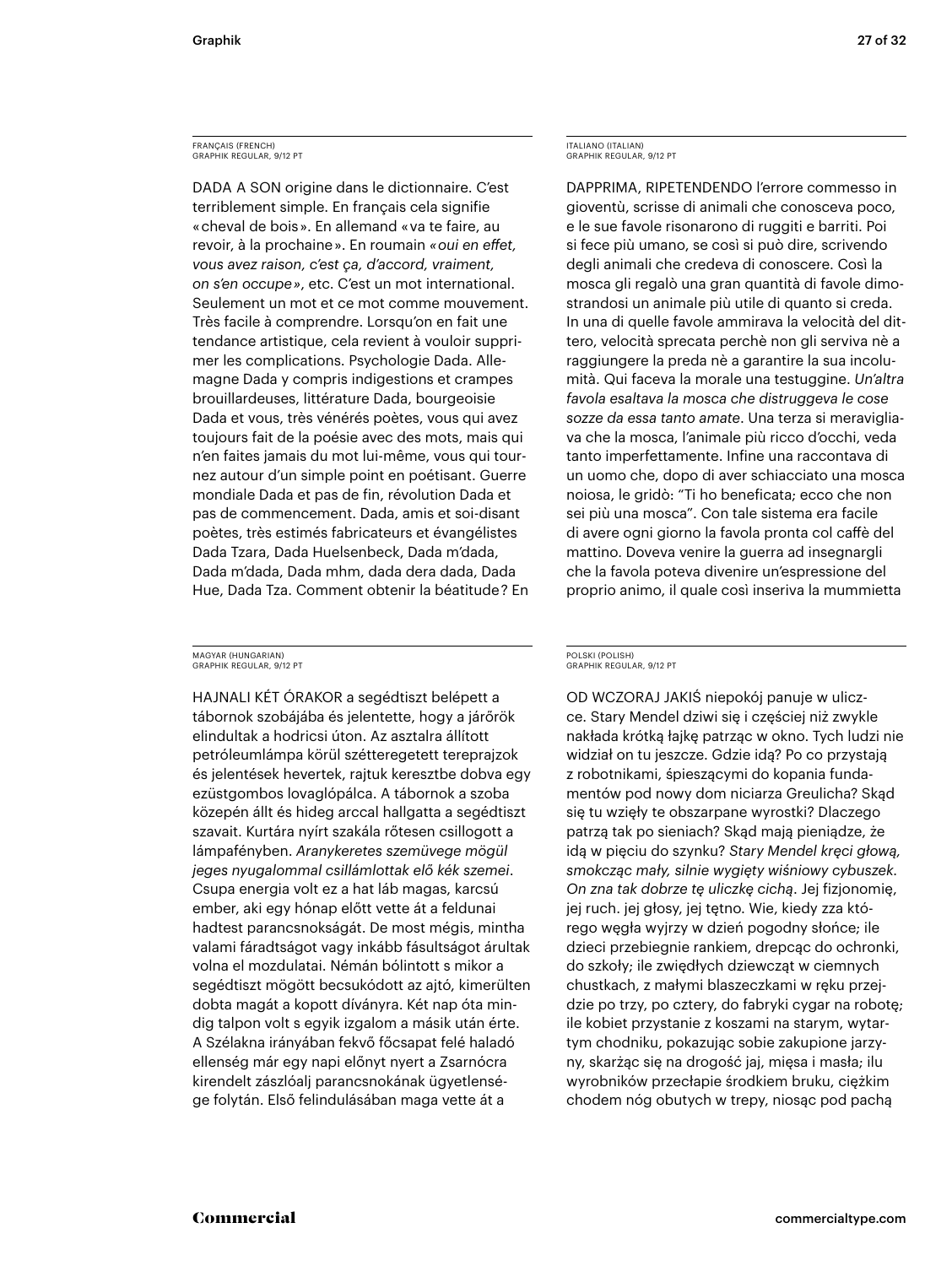### PORTUGUÊS (PORTUGUESE) GRAPHIK REGULAR, 9/12 PT

D. BENEDITA LEVANTOU-SE, no dia seguinte, com a idéia de escrever uma carta ao marido, uma longa carta em que lhe narrasse a festa da véspera, nomeasse os convivas e os pratos, descrevesse a recepção noturna, e, principalmente, desse notícia das novas relações com D. Maria dos Anjos. A mala fechava-se às duas horas da tarde, D. Benedita acordara às nove, e, não morando longe (morava no Campo da Aclamação), *um escravo levaria a carta ao correio muito a tempo*. Demais, chovia; D. Benedita arredou a cortina da janela, deu com os vidros molhados; era uma chuvinha teimosa, o céu estava todo brochado de uma cor pardoescura, malhada de grossas nuvens negras. Ao longe, viu flutuar e voar o pano que cobria o balaio que uma preta levava à cabeça: concluiu que ventava. Magnífico dia para não sair, e, portanto, escrever uma carta, duas cartas, todas as cartas de uma esposa ao marido ausente. Ninguém viria tentá-la. Enquanto ela compõe os babadinhos e rendas do roupão branco, um roupão de cambraia que o desembargador lhe dera em 1862, no mes-

### SVENSKA (SWEDISH) GRAPHIK REGULAR, 9/12 PT

KLOCKAN VAR MELLAN åtta och nio den vackra majmorgonen, då Arvid Falk efter scenen hos brodern vandrade gatorna framåt, missnöjd med sig själv, missnöjd med brodern och missnöjd med det hela. Han önskade att det vore mulet och att han hade dåligt sällskap. Att han var en skurk, det trodde han icke fullt på, men han var icke nöjd med sig själv, han var så van att ställa höga fordringar på sig, och han var inlärd att i brodern se ett slags styvfar, för vilken han hyste stor aktning, nästan vördnad. Men även andra tankar döko upp och gjorde honom bekymrad. Han var utan pengar och utan sysselsättning. *Detta senare var kanske det värsta ty sysslolösheten var honom en svår fiende*, begåvad med en aldrig vilande fantasi som han var. Under ganska obehagliga funderingar hade han kommit ner på Lilla Trädgårdsgatan; han följde vänstra trottoaren utanför Dramatiska Teatern och befann sig snart inne på Norrlandsgatan; han vandrade utan mål och gick rätt fram; snart började stenläggningen bli ojämn, träkåkar efterträdde stenhusen, illa klädda människor kas-

### SUOMI (FINNISH) GRAPHIK REGULAR, 9/12 PT

HE OLIVAT YSTÄVIÄ ystävyydessä, joka oli läheisempää kuin veljeys. Nello oli pieni Ardennelainen — Patras suuri Flamandilainen. He olivat saman ikäisiä vuosilla mitattuna, mutta kuitenkin toinen oli vielä nuori, toinen oli jo vanha. He olivat asuneet yhdessä koko ikänsä; molemmat he olivat orpoja ja kurjia sekä saivat leipänsä samasta kädestä. Se oli ollut heidän siteensä alku, heidän ensimmäinen sympatian säikeensä; *se oli vahvistunut päivä päivältä ja kasvanut heidän mukanaan kiinteänä ja erottamattomana niin*, että he alkoivat rakastaa toisiansa erittäin paljon. Heidän kotinsa oli pieni mökki pienen Flamandilaisen kylän reunalla, peninkulman päässä Antverpenistä. Kylä sijaitsi leveiden laidunkaistaleiden ja viljavainioiden välissä, ja sen läpi virtaavan suuren kanavan reunamilla kasvoi pitkät rivit tuulessa taipuvia poppeleita ja tervaleppiä. Siinä oli parikymmentä maatilaa ja taloa, joiden ikkunaluukut olivat kirkkaan vihreät tai taivaansiniset ja katot ruusunpunaiset tai mustavalkoiset sekä seinät niin valkoisiksi maalatut, että ne loistivat auringossa kuin puhdas lumi.

### TÜRKÇE (TURKISH) GRAPHIK REGULAR, 9/12 PT

SADIK GENÇ, ARALADIĞI kapıyı çekince, yine birden kararan sanduka sükunu içinde, İskender Paşa, galeyansız ibadetine başlardı. Artık dünyaya dair hiçbir ümidi kalmamıştı. İstediği yalnız bir iman selametiydi. Vâkıa korkak bir adam değildi. Ama, muhakkak bir ölümü her gün, her saat, her dakika, hatta her saniye beklemek... Onun cesaretini kırmış, sinirlerini zayıflatmıştı. Evet, ya kafası kesilecek, ya boğulacaktı! Düşündükçe, ensesinde soğuk bir satırın sarih temasını duyar gibi oluyordu. *Bu sar h temas s l n rken karşısına kend boğuk hayal gel rd ; gözler patlamış, kavuğu b r tarafa yuvarlanmış, boynu yağlı b r kement le sıkılmış*, ayağından pabuçları çıkmış, ipek kuşağı çözülmüş, karanlık, köpüklü ağzından siyah dili sarkmış bir naaş… İskender Paşa'nın yerde sürünen ölüsü! Titrer, gözlerini oğuşturur, yine salât-ü selamlarını çekmeye başlardı. Yakın akıbetinin bu uzvî hatırası o kadar bariz, o kadar kuvvetliydi ki... Çocukluğunun saf muhayyilesini süsleyen cennet bahçelerini, hûri, gılman alaylarını, Tûba ağacını, Sırat köprüsünü şimdi düşünemiyordu bile... Zihni durmuştu.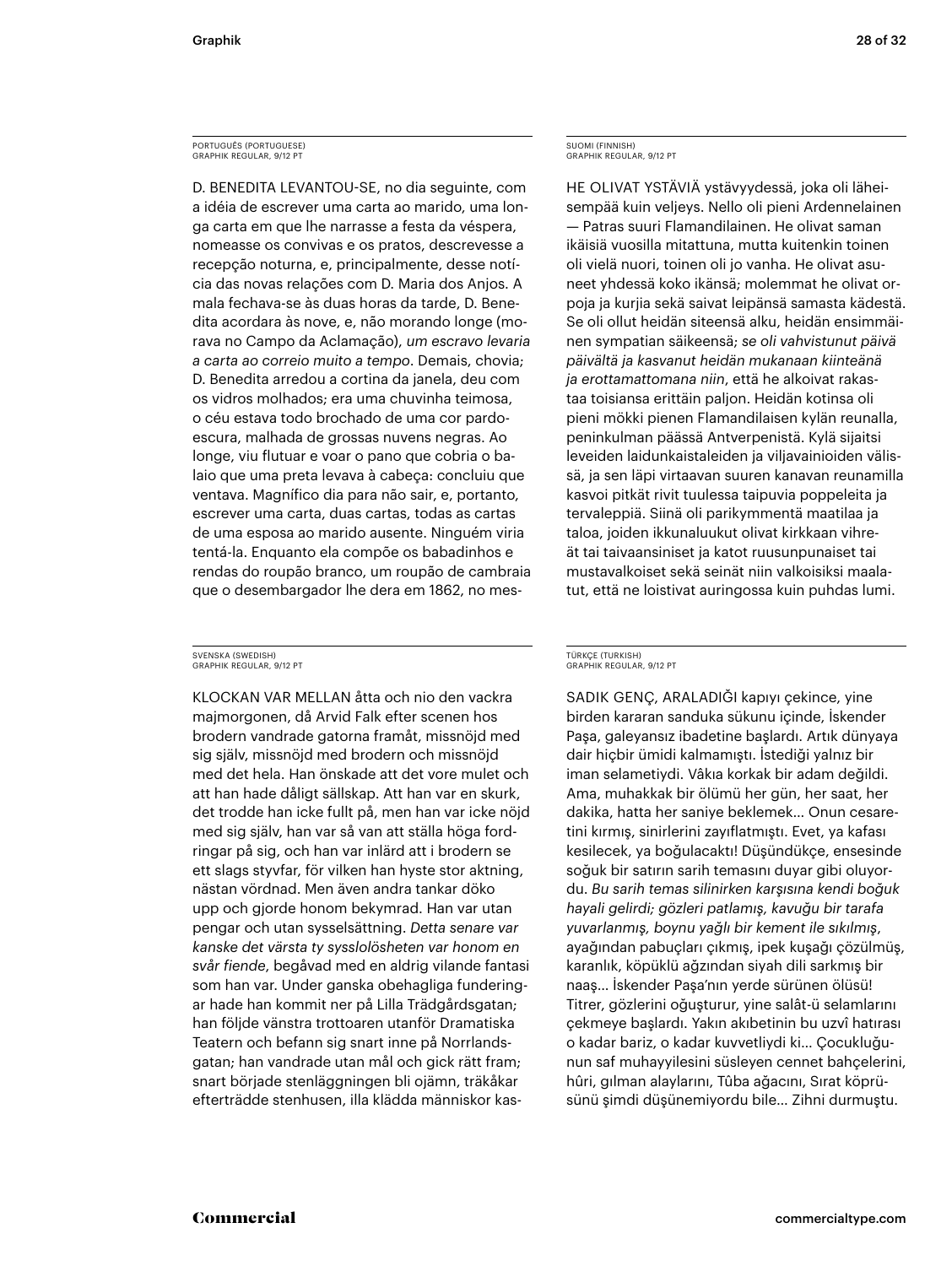| UPPERCASE                                          | ABCDEFGHIJKLMNOPQRSTUVWXYZ                                                                                                    |  |  |  |  |
|----------------------------------------------------|-------------------------------------------------------------------------------------------------------------------------------|--|--|--|--|
| LOWERCASE                                          | abcdefghijklmnopqrstuvwxyz                                                                                                    |  |  |  |  |
| STANDARD PUNCTUATION                               | i!¿?.,:;---()[]{}/ \&@""'',,,«»↔ \$•¶†‡©®®™                                                                                   |  |  |  |  |
| ALL-CAP PUNCTUATION                                |                                                                                                                               |  |  |  |  |
| LIGATURES                                          | fb fh fi fj fk fl ff ffb ffh ffi ffj ffk ffl                                                                                  |  |  |  |  |
| PROPORTIONAL LINING<br>default figures             | \$£€¥1234567890¢f %‰ <sup>ao#</sup> °<+=-×÷>≈≠≤≥'"                                                                            |  |  |  |  |
| PROPORTIONAL OLDSTYLE                              | \$£€¥1234567890¢%%。#<+=-×÷>≈≠≤≥                                                                                               |  |  |  |  |
| <b>TABULAR LINING</b>                              | \$£€¥1234567890¢f %‰ <+=-×÷>≈≠≤≥                                                                                              |  |  |  |  |
| TABULAR OLDSTYLE                                   | \$£€¥1234567890¢ %‰ <+=-×÷>≈≠≤≥                                                                                               |  |  |  |  |
| PREBUILT FRACTIONS                                 | $\frac{1}{3}$ $\frac{1}{3}$ $\frac{2}{3}$ $\frac{1}{4}$ $\frac{3}{4}$ $\frac{1}{8}$ $\frac{3}{8}$ $\frac{5}{8}$ $\frac{7}{8}$ |  |  |  |  |
| NUMERATORS, DENOMINATORS<br>UPERSCRIPT & SUBSCRIPT | $H^{0123456789}$ 0123456789 $H^{0123456789+-}$ $H_{0123456789+-}$                                                             |  |  |  |  |
| STYLISTIC ALTERNATES                               | at ß áâàäåãăāąŧťț                                                                                                             |  |  |  |  |
| ACCENTED UPPERCASE                                 | ÁÂÀÄÅÃĂĀĄÅÆÆÇĆČĈĊĎĐÉÊÈËĖĒĘĞĜĢĠ<br>ĦĤĺÎÌÏİĪJĨĬĴĶŁĹĽĻĿÑŃŇŅŊÓÔÒÖÕŐŌØØŒŔŘŖ<br>ŠŚŞŜŞÞŤŢŦÚÛÙÜŬŰŪŲŮŨŴŴŴŴÝŶŸŽŹŻ                       |  |  |  |  |
| ACCENTED LOWERCASE                                 | áâàäåãããaåææçćčĉcďđðéêèëĕėēęǧĝģģħĥ<br>ımıïijminklilllmón nnóôòöőőōøøœŕřṛßšśşŝş<br>þťṭŧúûùüŭűūųůũẃŵẁẅýŷỳÿžźż                   |  |  |  |  |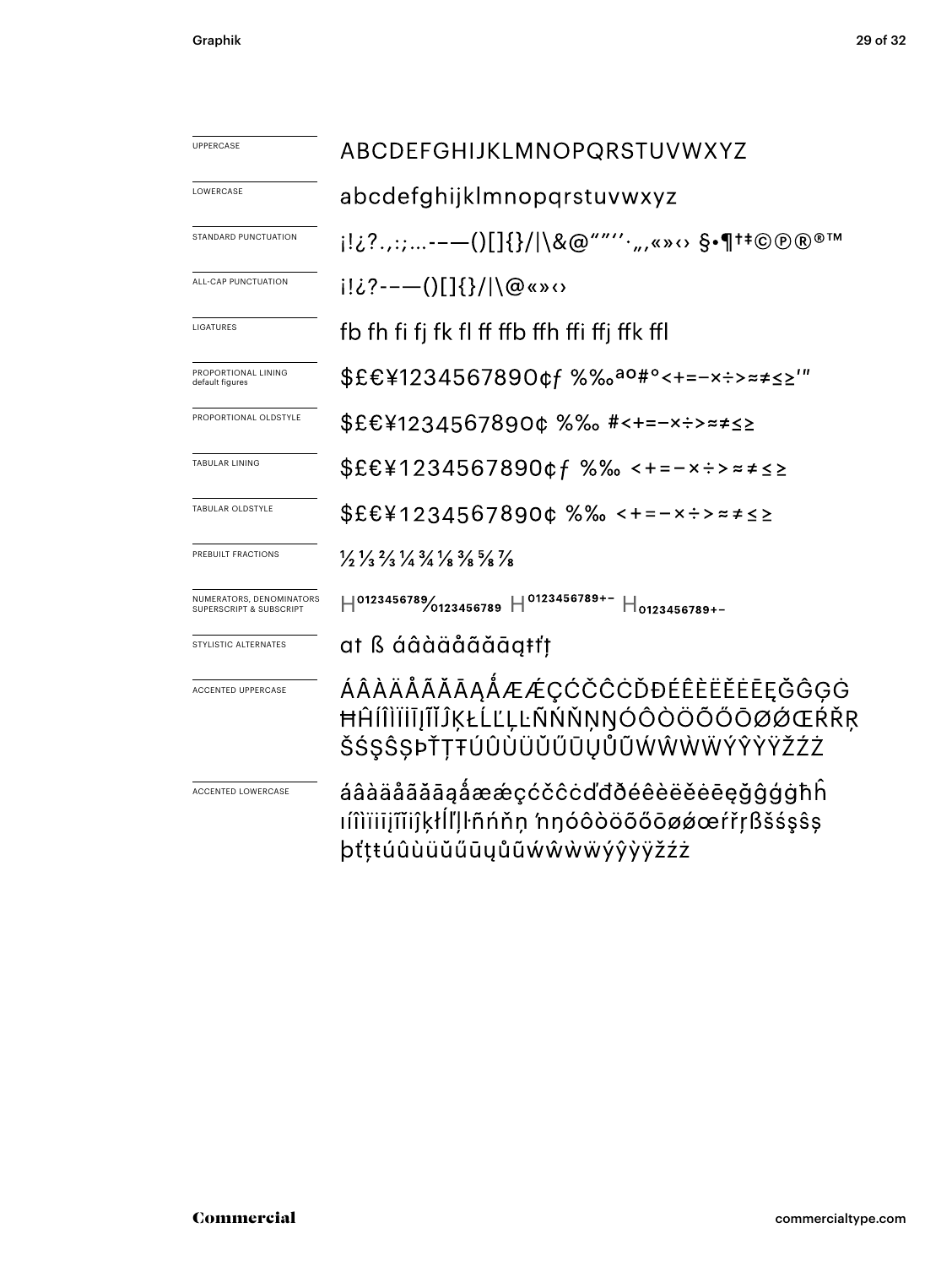| UPPERCASE                                           | ABCDEFGHIJKLMNOPQRSTUVWXYZ                                                                                                    |  |  |  |  |
|-----------------------------------------------------|-------------------------------------------------------------------------------------------------------------------------------|--|--|--|--|
| LOWERCASE                                           | abcdefghijklmnopqrstuvwxyz                                                                                                    |  |  |  |  |
| STANDARD PUNCTUATION                                | j!¿?.,:;--—()[]{}/ \&@""''·",«»⇔ §•¶†‡©®®™                                                                                    |  |  |  |  |
| ALL-CAP PUNCTUATION                                 | i!¿?--—()[]{}/ \@«»<>                                                                                                         |  |  |  |  |
| LIGATURES                                           | fb fh fi fj fk fl ff ffb ffh ffi ffj ffk ffl                                                                                  |  |  |  |  |
| PROPORTIONAL LINING<br>default figures              | \$£€¥1234567890¢f %‰ <sup>ao</sup> #°<+=-×÷>≈≠≤≥′″                                                                            |  |  |  |  |
| PROPORTIONAL OLDSTYLE                               | \$£€¥1234567890¢%% #<+=-x÷>≈≠≤≥                                                                                               |  |  |  |  |
| <b>TABULAR LINING</b>                               | \$£€¥1234567890¢f %‰ <+=-×÷>≈≠≤≥                                                                                              |  |  |  |  |
| TABULAR OLDSTYLE                                    | \$£€¥1234567890¢ %‰ <+=-×÷>≈≠≤≥                                                                                               |  |  |  |  |
| PREBUILT FRACTIONS                                  | $\frac{1}{3}$ $\frac{1}{3}$ $\frac{2}{3}$ $\frac{1}{4}$ $\frac{3}{4}$ $\frac{1}{8}$ $\frac{3}{8}$ $\frac{5}{8}$ $\frac{7}{8}$ |  |  |  |  |
| NUMERATORS, DENOMINATORS<br>SUPERSCRIPT & SUBSCRIPT | $H^{0123456789}/_{0123456789}$ H $^{0123456789+-}$ H <sub>0123456789+-</sub>                                                  |  |  |  |  |
| STYLISTIC ALTERNATES                                | at ß áâàäåãăāąŧťț                                                                                                             |  |  |  |  |
| ACCENTED UPPERCASE                                  | ÁÂÀÄÅÃĂĀĄÅÆÆÇĆČĈĊĎĐÉÊÈËĔĒĘĞĜĢĠ<br>ĦĤĺÎÌĬĬĨĮĨĬĴĶŁĹĽĻĿÑŃŇŅŊÓÔÒÖÕŐŌØØŒŔŘŖ<br>ŠŚŞŜȘÞŤŢŦÚÛÙÜŬŰŨŲŮŨŴŴŴŴÝŶŸŽŹŻ                       |  |  |  |  |
| ACCENTED LOWERCASE                                  | áâàäåãããaåææçćčĉcďđðéêèëěēęğĝģġħĥ<br>ıíîìïiijĩĭiĵķłĺľḷŀñńňṇ 'nŋóôòöõőōøǿœŕřṛßšśşŝṣ<br>þťţŧúûùüŭűūyůũẃŵẁẅýŷỳÿžźż               |  |  |  |  |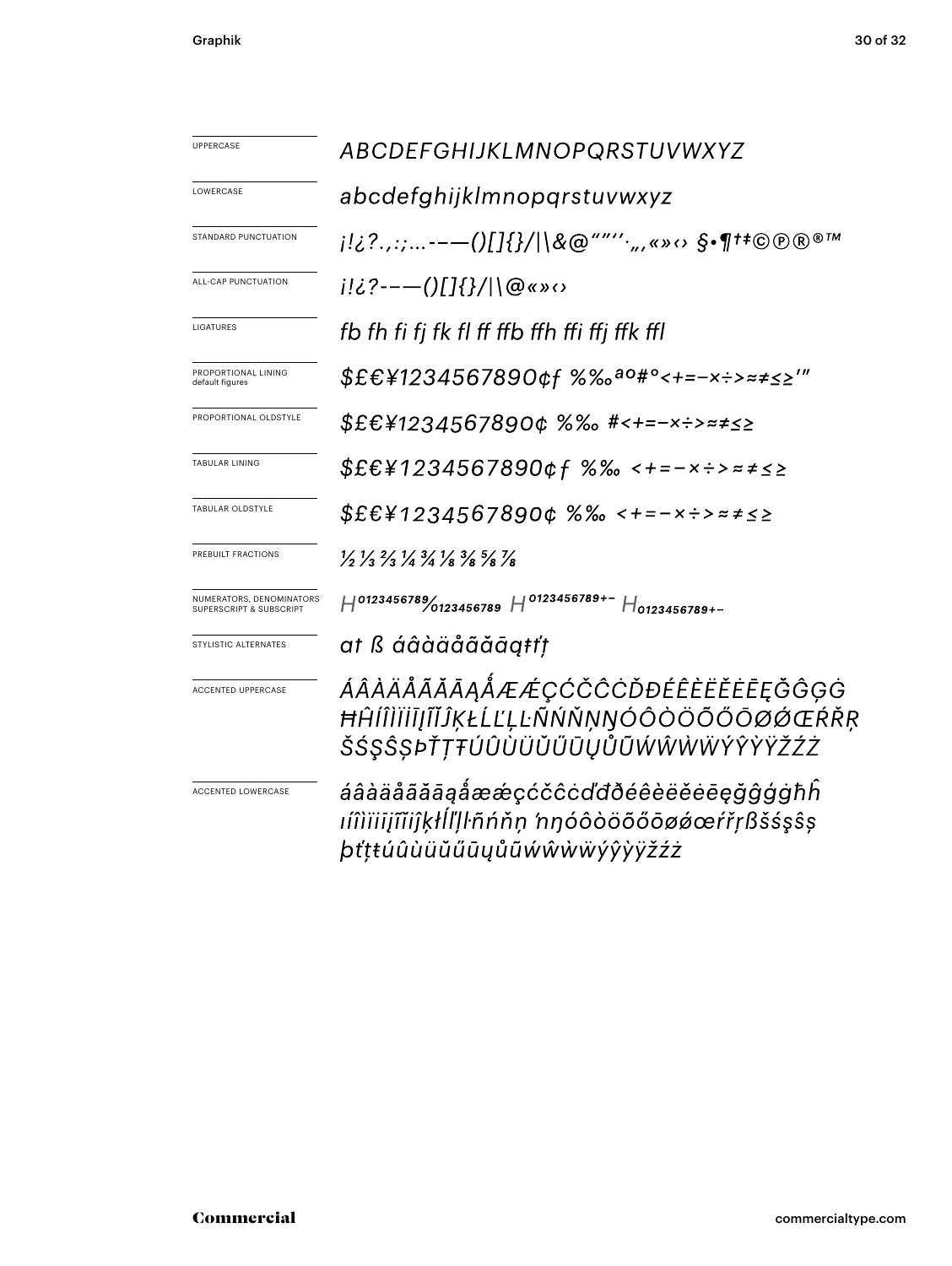| <b>OPENTYPE FEATURES</b><br><b>FAMILY WIDE</b>        | <b>DEACTIVATED</b>                 |                                  | <b>ACTIVATED</b>                                                                                                   |                                   |
|-------------------------------------------------------|------------------------------------|----------------------------------|--------------------------------------------------------------------------------------------------------------------|-----------------------------------|
| ALL CAPS                                              | Fish & 'Chips' for £24.65?         |                                  | FISH & 'CHIPS' FOR £24.65?                                                                                         |                                   |
| PROPORTIONAL LINING<br>default figures                | Sale price:<br>Originally:         | \$3,460 €1,895<br>\$7,031 £9,215 | Sale price:<br>Originally:                                                                                         | \$3,460 €1,895<br>\$7,031 £9,215  |
| PROPORTIONAL OLDSTYLE                                 | Sale price:<br>Originally:         | \$3,460 €1,895<br>\$7,031 £9,215 | Sale price:<br>Originally:                                                                                         | \$3,460 €1,895<br>\$7,031 £9,215  |
| TABULAR LINING                                        | Sale price:<br>Originally:         | \$3,460 €1,895<br>\$7,031 £9,215 | Sale price:<br>Originally:                                                                                         | $$3,460$ €1,895<br>\$7,031 £9,215 |
| TABULAR OLDSTYLE                                      | Sale price:<br>Originally:         | \$3,460 €1,895<br>\$7,031 £9,215 | Sale price:<br>Originally:                                                                                         | \$3,460 €1,895<br>\$7,031 £9,215  |
| <b>FRACTIONS</b><br>ignores numeric date format       | 21/03/10 and 2 1/18 460/9320       |                                  | 21/03/10 and 21/ <sub>8</sub> 46% 320                                                                              |                                   |
| SUPERSCRIPT/SUPERIOR                                  | $x158 + y23 \times z18 - a4260$    |                                  | $x^{158} + y^{23} \times z^{18} - a^{4260}$                                                                        |                                   |
| SUBSCRIPT/INFERIOR                                    | $x158 \div y23 \times z18 - a4260$ |                                  | $X_{158} \div Y_{23} \times Z_{18} - 24260$                                                                        |                                   |
| DENOMINATOR<br>for making arbitrary fractions         | 0123456789 0123456789              |                                  | 0123456789 0123456789                                                                                              |                                   |
| NUMERATOR<br>for making arbitrary fractions           |                                    | 0123456789 0123456789            | 0123456789 0123456789                                                                                              |                                   |
| LANGUAGE FEATURE<br>Română (Romanian) s accent        | ÎNSUȘI conștiință științifice      |                                  | ÎNSUȘI conștiință științifice                                                                                      |                                   |
| <b>OPENTYPE FEATURES</b><br><b>ROMAN &amp; ITALIC</b> | <b>DEACTIVATED</b>                 |                                  | <b>ACTIVATED</b>                                                                                                   |                                   |
| STYLISTIC SET 01<br>a and related                     | Natural availability gelatines     |                                  | Natural availability gelatines                                                                                     |                                   |
| STYLISTIC SET 02<br>t and related                     |                                    | Natural availability gelatines   | Natural availability gelatines                                                                                     |                                   |
| STYLISTIC SET 03                                      |                                    |                                  | $C_{\alpha}$ $\mu$ : $\mu$ $\mu$ $\alpha$ $\beta$ $\alpha$ $\mu$ $\alpha$ ; $\alpha$ $\mu$ $\alpha$ $\mu$ $\alpha$ |                                   |

STTLISTIC SET

**STYLISTIC ALTERNATES**<br>Illustrator/Photoshop

Natural availability größerer Natural availability größerer

ß and related Schriftgießerei größter *außen* Schriftgießerei größter *außen*